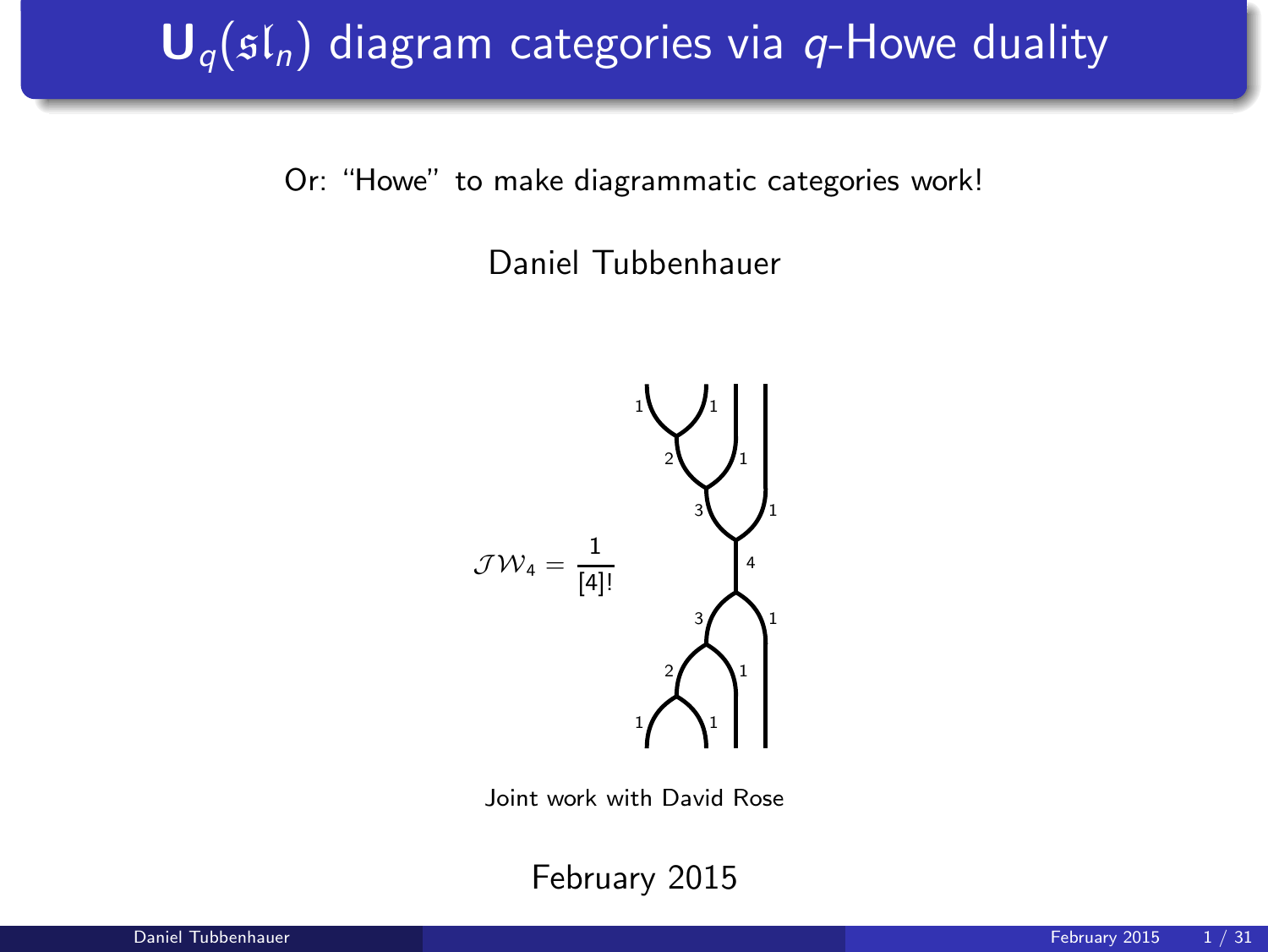#### 1  $sI<sub>2</sub>$ [-spider and representation theory](#page-2-0)

- [Graphical calculus via Temperley-Lieb diagrams](#page-2-0)
- $\bullet$  The  $$I_2$-spider$  is representation theory

#### (2) [Its cousins: The](#page-9-0)  $\mathfrak{sl}_n$ -spiders

- $\bullet$  The  $\mathfrak{sl}_n$ [-spiders and representation theory](#page-9-0)
- [Proof? Quantum skew Howe duality!](#page-17-0)

#### $3$  [More cousins: The symmetric](#page-22-0)  $s1$ -spider

- $\bullet$  The symmetric  $$I_2$-spider$  and representation theory
- **[Proof? Quantum symmetric Howe duality!](#page-27-0)**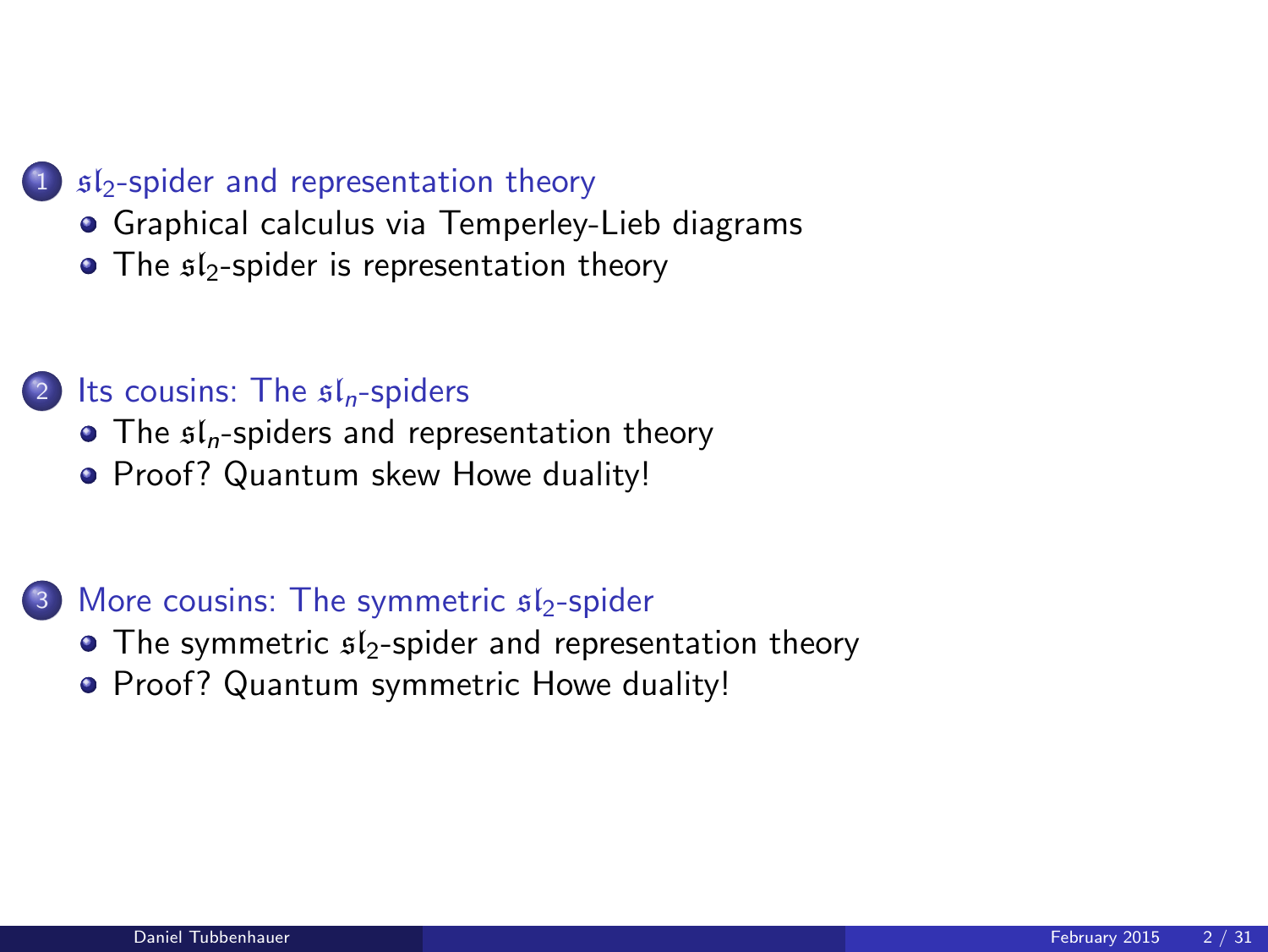# The  $s1$ -web space

#### Definition(Rumer-Teller-Weyl 1932)

The  $sI_2$ -web space  $W_2(b, t)$  is the free  $\mathbb{C}(q) = \mathbb{C}_q$ -vector space generated by non-intersecting arc diagrams with  $b$  bottom and  $t$  top boundary points modulo:

**•** The circle removal

$$
= -q - q^{-1} = -[2]
$$

• The isotopy relations

<span id="page-2-0"></span>

Note that  $W_2(b, t)$  is a finite dimensional  $\mathbb{C}_q$ -vector space!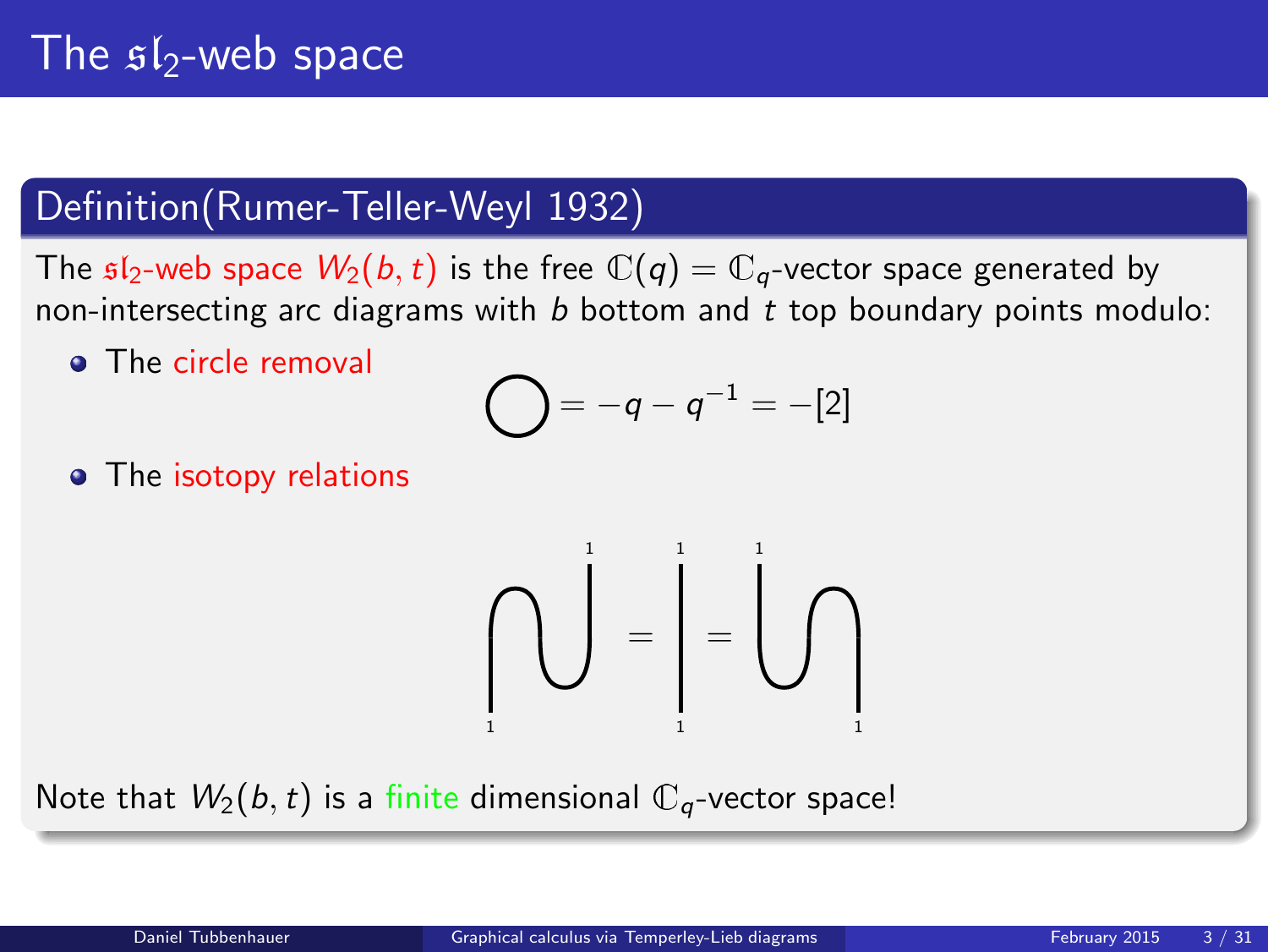# The  $sI_2$ -spider

### Definition(Kuperberg 1995)

The  $\mathfrak{sl}_2$ -spider  $\mathbf{Sp}(\mathfrak{sl}_2)$  is the monoidal  $\mathbb{C}_q$ -linear category with:

- Objects are natural numbers and morphisms are  $\text{Hom}_{\text{Sn(s,b)}}(k, l) = W_2(k, l)$ .
- Composition ○:

$$
\bigcap_{i=1}^n \circ \bigcup_{i=1}^{n} = \bigcap_{i=1}^n \bigcup_{i=1}^{n} \circ \bigcap_{i=1}^n = \bigcup_{i=1}^{n} \bigcap_{i=1}^n
$$

Tensoring ⊗:

1 1 1

⊗ =

1 1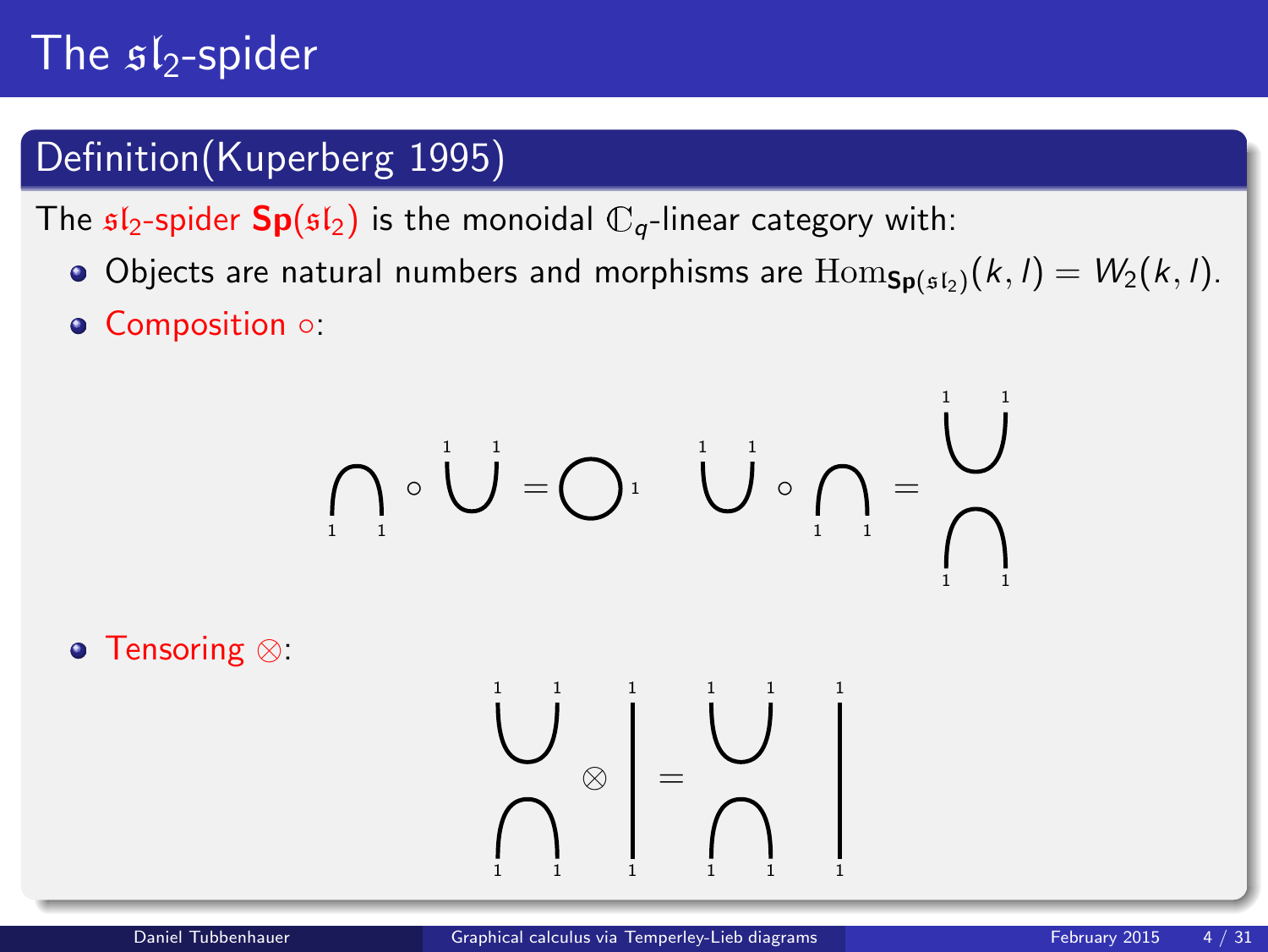Recall that  $s/s$  is generated by

$$
E = \begin{pmatrix} 0 & 1 \\ 0 & 0 \end{pmatrix} , F = \begin{pmatrix} 0 & 0 \\ 1 & 0 \end{pmatrix} , H = \begin{pmatrix} 1 & 0 \\ 0 & -1 \end{pmatrix}
$$

The elements of its enveloping  $\mathbb{C}$ -algebra  $\mathsf{U}(\mathfrak{sl}_2)$  are polynomials in the symbols  $E, F, H^{\pm 1}$  modulo

$$
HH^{-1} = H^{-1}H = 1, EF - FE = H, HE = EH + 2E, HF = FH + 2F.
$$

The elements of its quantum cousin, the  $\mathbb{C}_q$ -algebra  $U_q(\mathfrak{sl}_2)$  are polynomials in the symbols  $E, F, K^{\pm 1}$  modulo

<span id="page-4-0"></span>
$$
KK^{-1} = K^{-1}K = 1, \ EF - FE = \frac{K - K^{-1}}{q - q^{-1}}, \ KE = q^2 EK, \ KF = q^{-2}FK.
$$

Roughly:  $K = q^H$  and  $\lim_{q \to 1} \mathbf{U}_q(\mathfrak{sl}_2) = \mathbf{U}(\mathfrak{sl}_2)$ .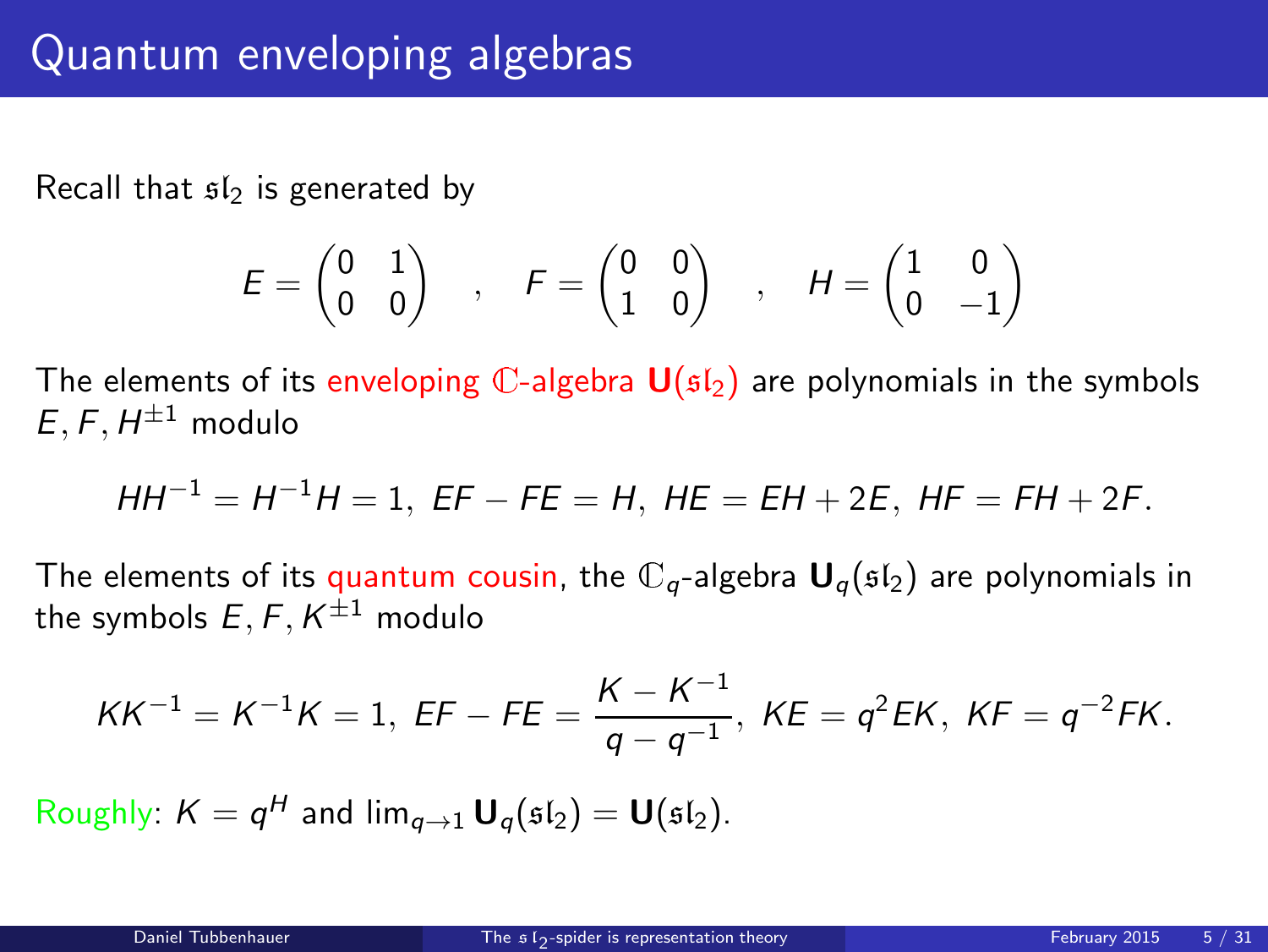### Connection to representation theory

Recall that  $\mathbf{U}_q(\mathfrak{sl}_2)$  is generated by  $E, F, K^{\pm 1}$ . Let  $V=\mathbb{C}_q^2$  the vector representation of  $\boldsymbol{\mathsf{U}}_q(\mathfrak{sl}_2).$  Morally:



Fact: All irreducible  $U_q(\mathfrak{sl}_2)$ -modules are summands of  $V^{\otimes k}$  for some  $k \in \mathbb{N}$ .

Let  $\mathfrak{sl}_2\text{-}\mathsf{Mod}_{\wedge}$  be the monoidal,  $\mathbb{C}_q$ -linear category consisting of:

- Objects are tensor products  $V^{\otimes k} = V \otimes \cdots \otimes V$  of finite length and morphisms are  $U_q(s_1)$ -intertwiners between these.
- Composition  $\circ$  is composition of  $\mathbf{U}_q(\mathfrak{sl}_2)$ -intertwiners.
- Tensoring  $\otimes$  is tensoring of  $\mathbf{U}_q(\mathfrak{sl}_2)$ -intertwiners.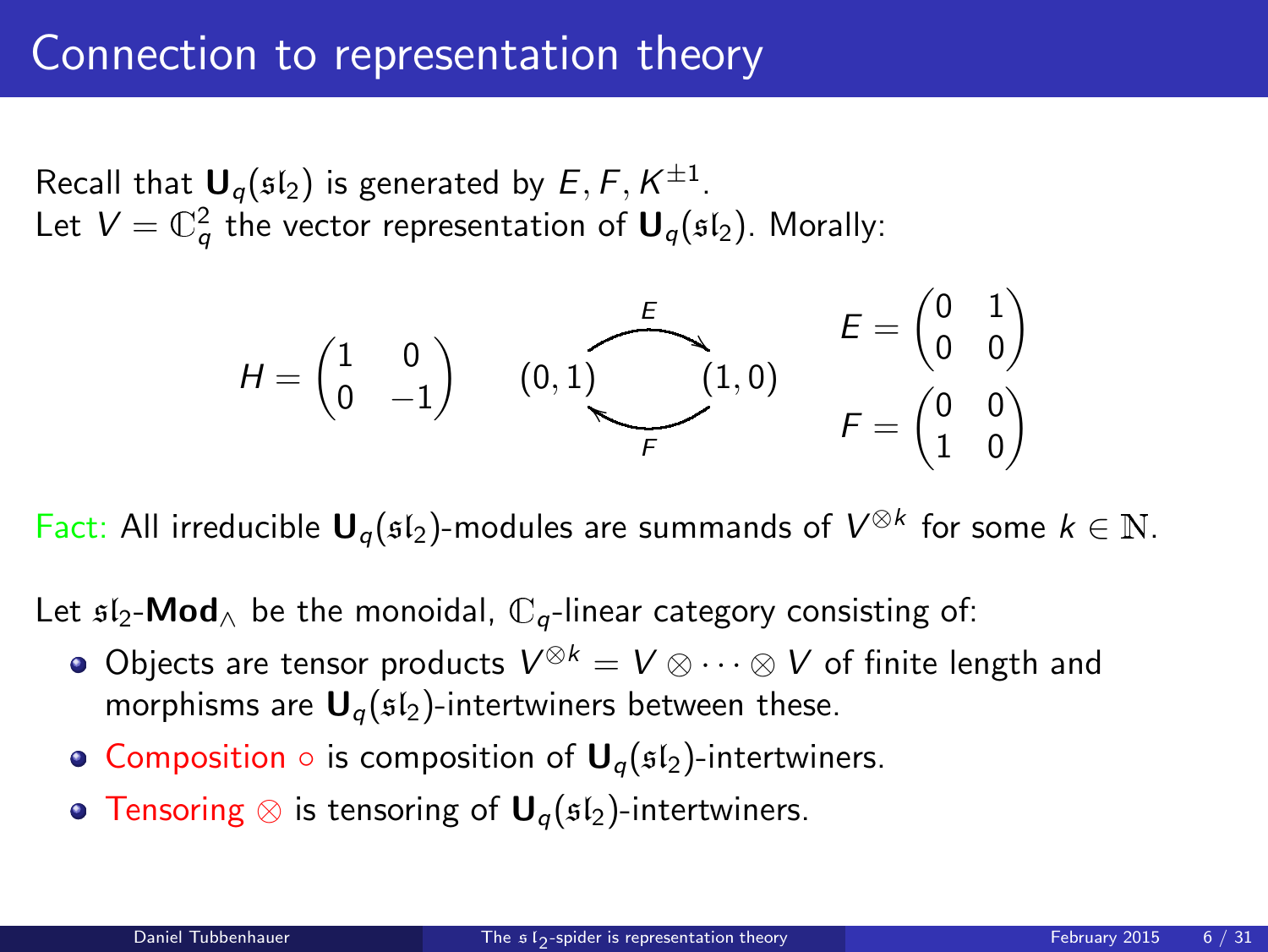Observe that there are (up to scalars) unique  $U_q(s_1)$ -intertwiners

$$
\text{cap} \colon V \otimes V \to \mathbb{C}_q \quad \text{and} \quad \text{cup} \colon \mathbb{C}_q \to V \otimes V.
$$

Define a functor  $\Gamma^2_{\wedge}$ :  $\mathsf{Sp}(\mathfrak{sl}_2) \to \mathfrak{sl}_2\text{-}\mathsf{Mod}_{\wedge}$ :

- On objects: k is send to  $V^{\otimes k} = V \otimes \cdots \otimes V$ .
- On morphisms:

$$
\bigcap_{\iota \quad \iota} \mapsto \mathop{\rm cap}\nolimits \hspace{1cm} \bigcup \ \mathop{\mapsto} \mathop{\rm cup}\nolimits
$$

1 1

#### Theorem(Folklore)

The functor  $\Gamma_\wedge^2\colon \mathsf{Sp}(\mathfrak{sl}_2)\to \mathfrak{sl}_2\text{-}\mathsf{Mod}_\wedge$  is an equivalence of monoidal categories.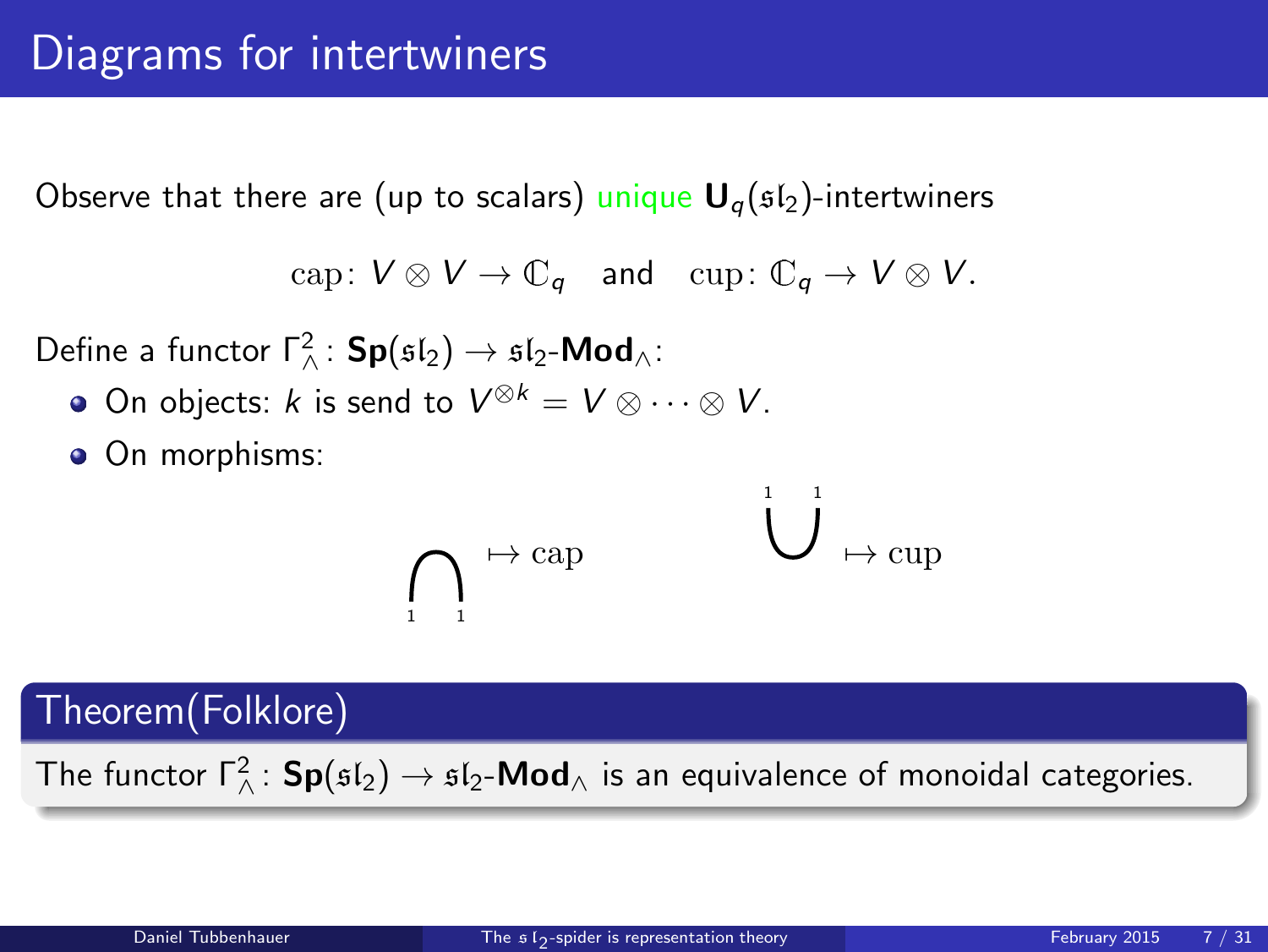

For the  $U_q$ ( $sI_2$ )-intertwiners? Not obvious: one has to verify this by calculation!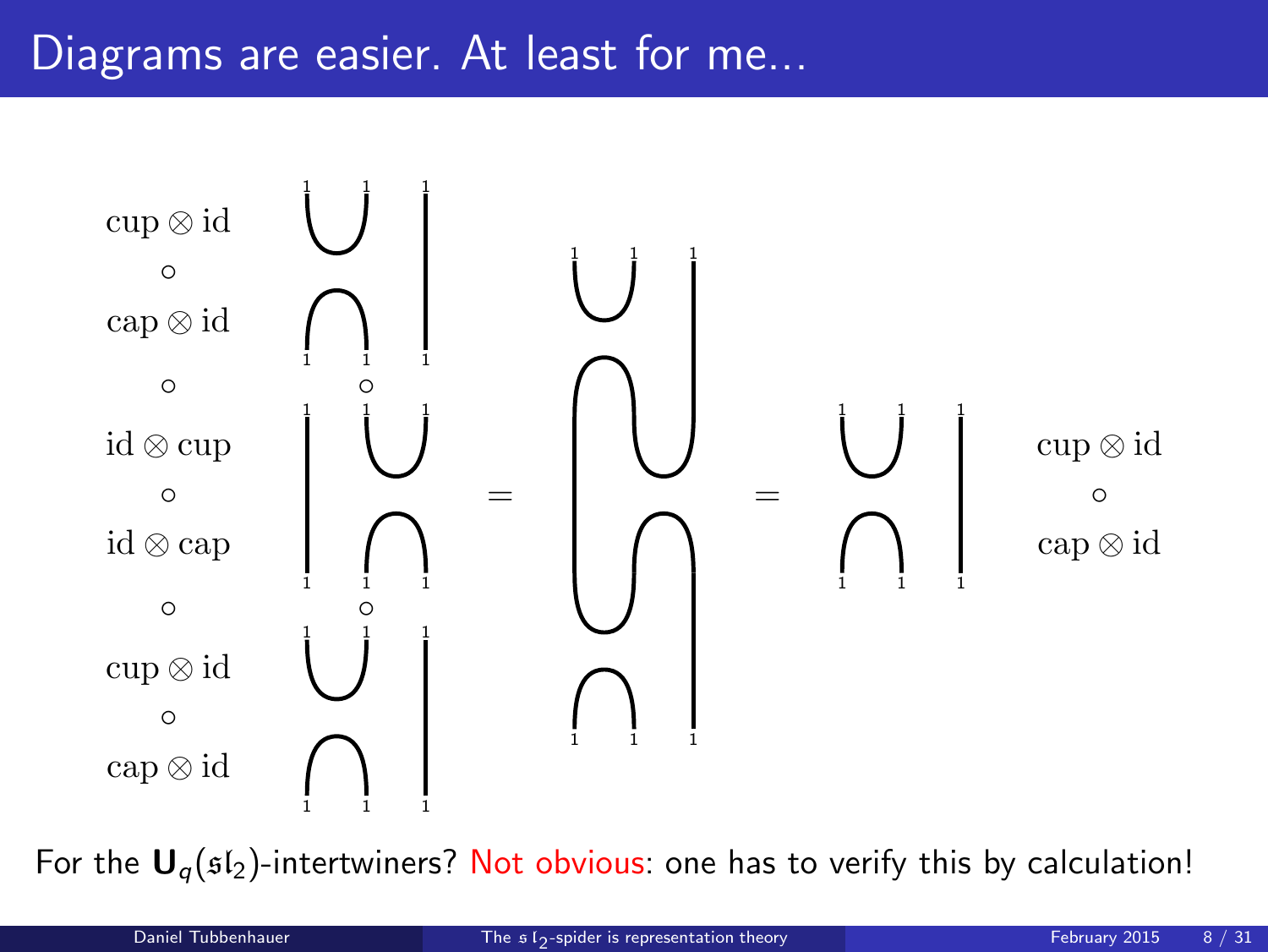In 1995 Kuperberg rigorously defined "spiders" and introduced spiders for  $s1_3$ ,  $B_2$ and  $G_2$ . These spiders are diagrammatic categories for  $U_q(g)$ -module categories. His work was very influential: Spiders naturally appear in representation theory, combinatorics, low dimensional topology and algebraic geometry.

- Khovanov and Kuperberg gave a connection to dual canonical bases of  $U_q(g)$ .
- Fontaine, Kamnitzer and Kuperberg identified relations to the geometry of affine Grassmannians via the geometric Satake correspondence.
- Via this, there are relations to affine buildings over these Grassmannians.
- The Reshetikhin-Turaev's invariant of links "live" in spiders.
- Similarly from the Witten-Reshetikhin-Turaev invariants of 3-manifolds.
- $\bullet$  1 + 1 or 2 + 1-TQFT's and cobordism theories very often bound spiders.
- Via this connections to link homologies and related topics.
- **a** More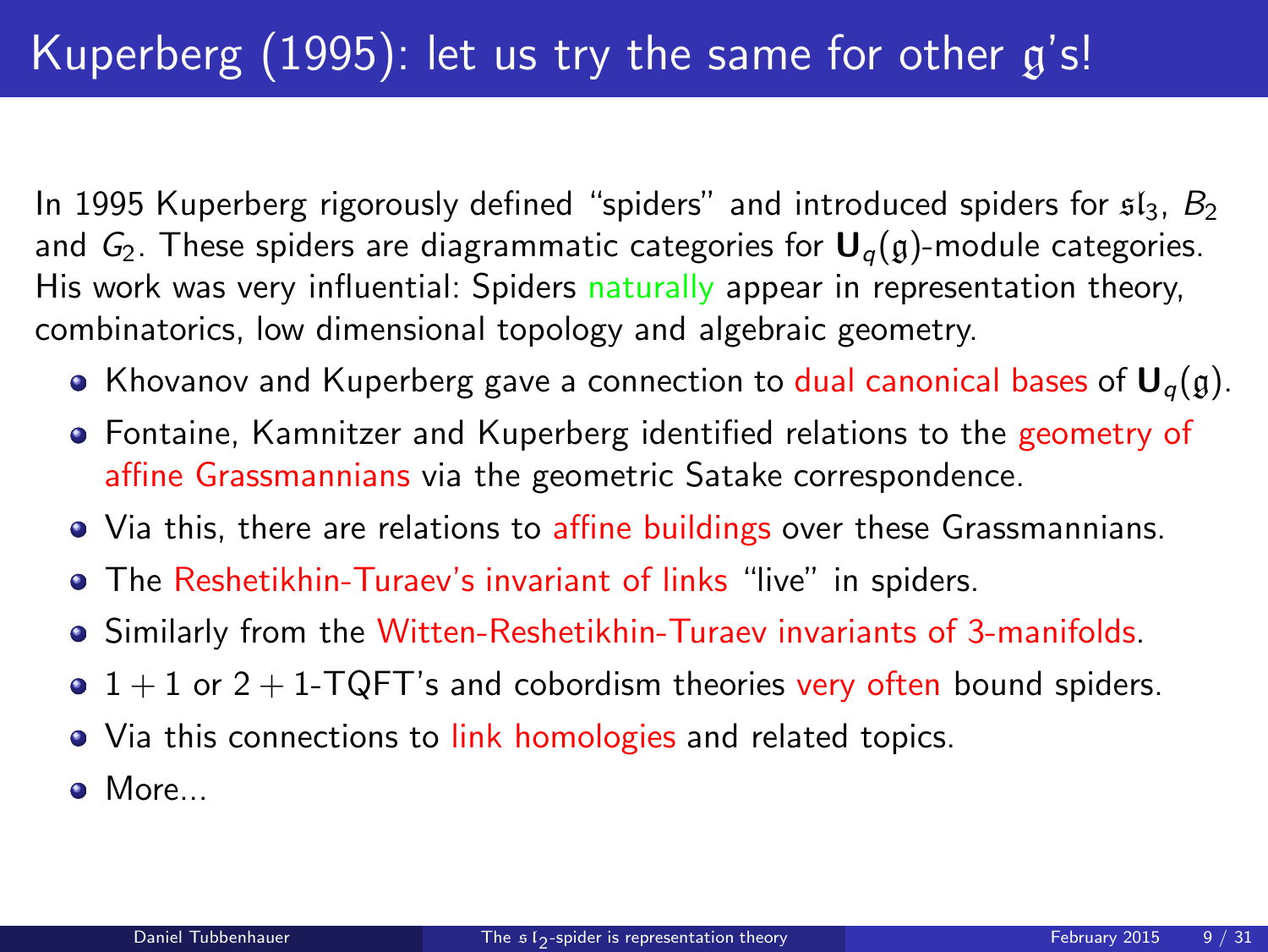### The main step beyond  $s/s$ : trivalent vertices

A  $\mathfrak{sl}_n$ -web is an oriented, labeled trivalent graph locally made of



<span id="page-9-0"></span>
$$
k,l,k+l\in\{0,\ldots,n\}
$$

Plus mirrors and sign issues that we skip today. Ask an expert, aka not me.

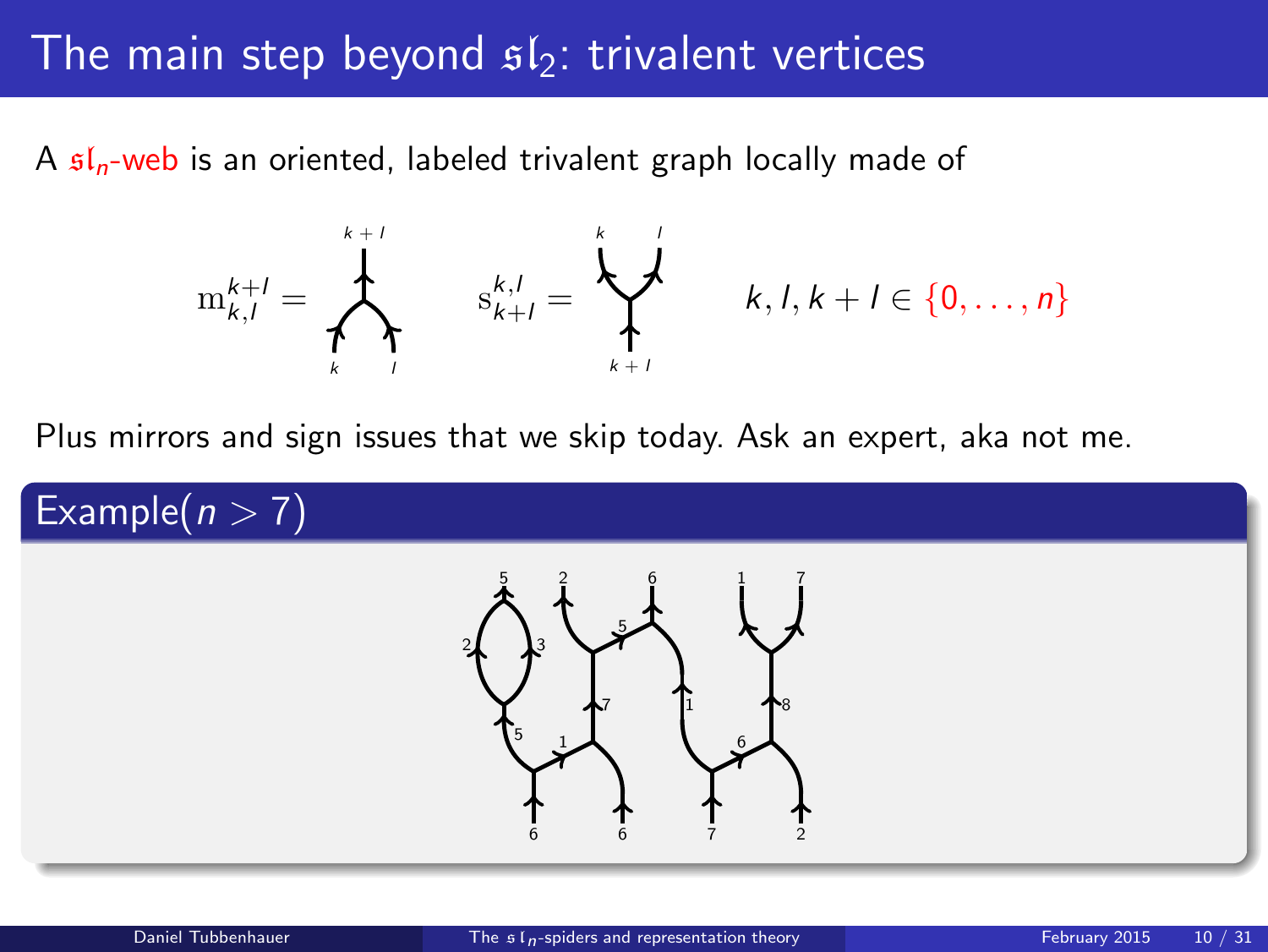# Let us try the same for  $\mathfrak{sl}_n$ : the  $\mathfrak{sl}_n$ -web space

#### Definition(Cautis-Kamnitzer-Morrison 2012)

The  $\mathfrak{sl}_n$ -web space  $W_n(\vec{k},\vec{l})$  is the free  $\mathbb{C}_q$ -vector space generated by  $\mathfrak{sl}_n$ -webs with  $\vec{k}$  and  $\vec{l}$  at the bottom and top modulo:

• Isotopy and associativity relations



• Others. Most notably the scary square switches:

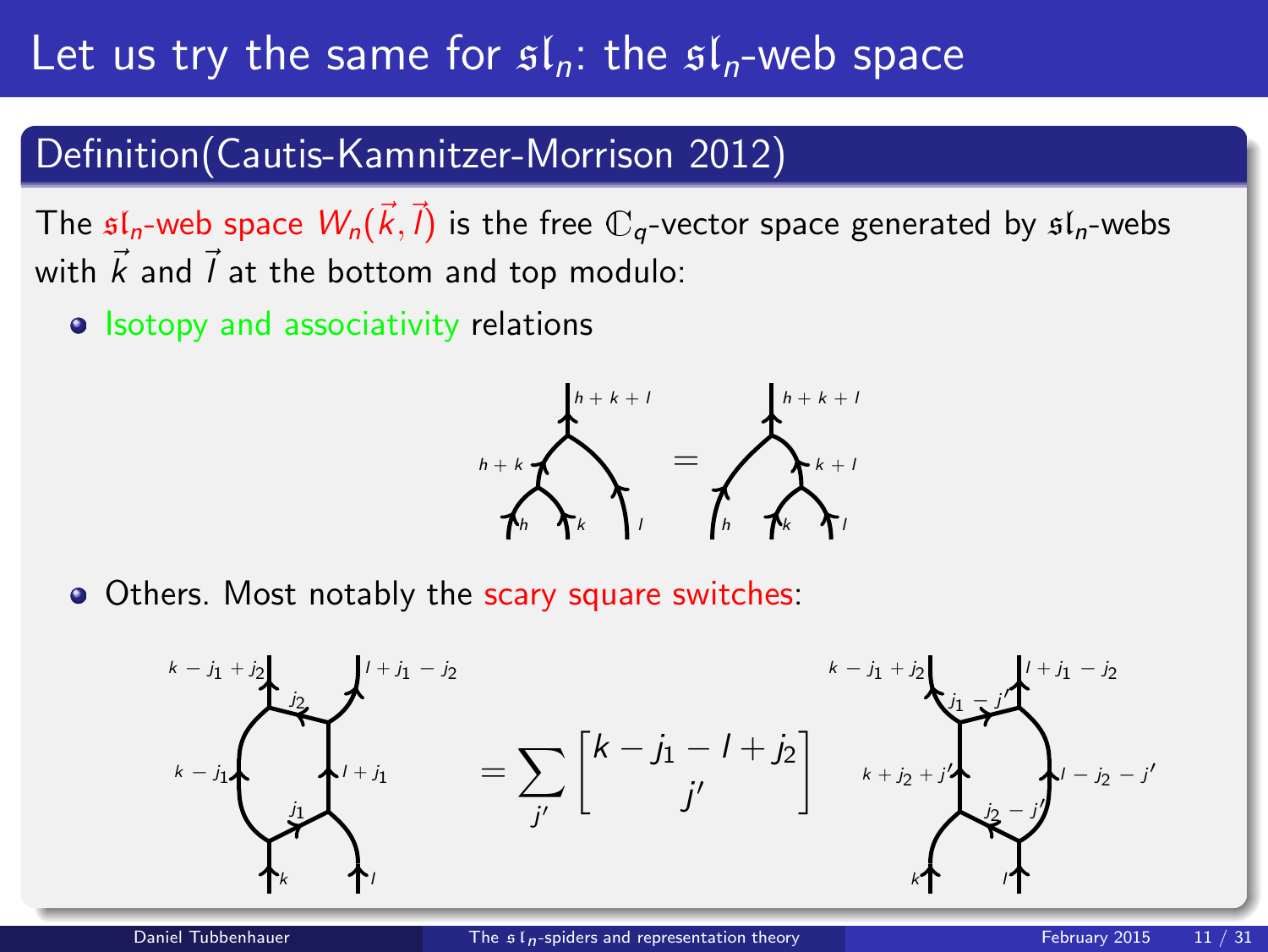# The  $\mathfrak{sl}_n$ -spider

### Definition(Cautis-Kamnitzer-Morrison 2012)

The  $\mathfrak{sl}_n$ -spider  $\mathbf{Sp}(\mathfrak{sl}_n)$  is the monoidal  $\mathbb{C}_q$ -linear category with:

- Objects are  $\vec{k} \in \mathbb{Z}_{\{0,\ldots,n\}}^m$  and morphisms are  $\mathrm{Hom}_{\mathsf{Sp}(\mathfrak{sl}_n)}(\vec{k},\vec{l}) = W_n(\vec{k},\vec{l}).$
- Composition ○:



Tensoring ⊗:

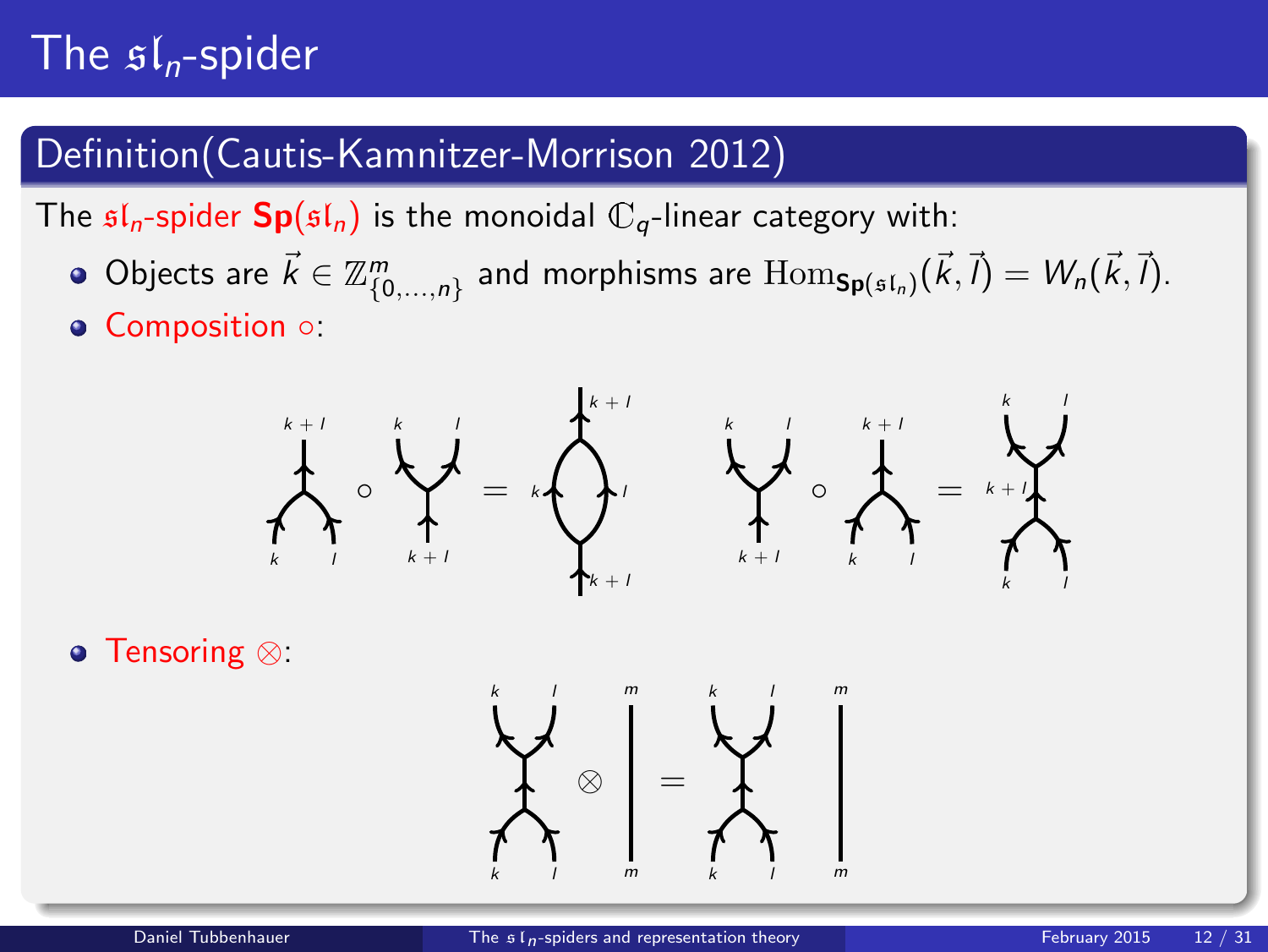Recall that  $\mathbf{U}_q(\mathfrak{sl}_n)$  is generated by  $E_i, F_i, K_i^{\pm 1}$  for  $i = 1, \ldots, n-1$  (modulo some relations).

Note that  ${\mathbf U}_q(\mathfrak{sl}_n)$  acts on  $V=\mathbb{C}^n_q$  as "matrices". The representation  $V$  is called the vector representation of  $U_q(\mathfrak{sl}_n)$ .

Question: how to produce new representations from old, known ones?

Taking tensor products produces new representations (usually not irreducible).

Taking alternating tensors  $\bigwedge^k_q$ , that is

 $\bigwedge_q^k\mathbb{C}^n_q=V\otimes\cdots\otimes V/q$ -symmetric tensors

also works and gives the k-th fundamental representations of  $U_q(sI_n)$ .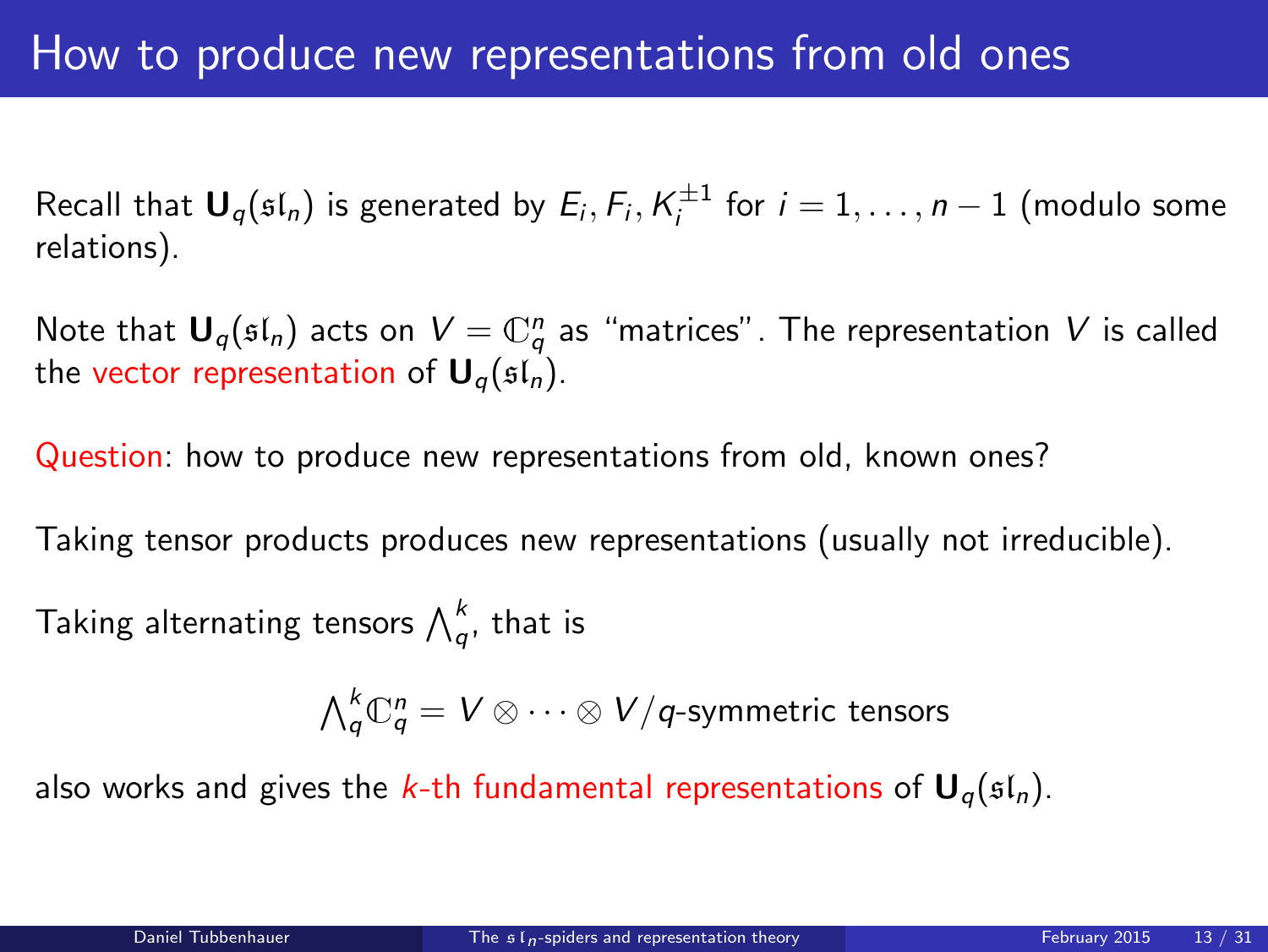Let  $V=\mathbb{C}^n_q$  the vector representation of  $\bm{\mathsf{U}}_q(\mathfrak{sl}_n)$ . For  $k\in\{0,\ldots,n\}$  let  $\bigwedge^k_q \mathbb{C}^n_q$ denote the k-th fundamental  $U_q(sI_n)$ -representation. Fact: All irreducible  $U_q(\mathfrak{sl}_n)$ -modules are summands of

$$
\bigwedge \mathop{q}\limits^{\vec{k}} \mathbb{C}^n_q = \bigwedge \mathop{q}\limits^{k_1} \mathbb{C}^n_q \otimes \cdots \otimes \bigwedge \mathop{q}\limits^{k_m} \mathbb{C}^n_q
$$

for some suitable vector  $\vec{k}=(k_1,\ldots,k_m)\in\mathbb{Z}_{\{0,\ldots,n\}}^m.$ 

Let  $\mathfrak{sl}_n$ -**Mod** be the monoidal,  $\mathbb{C}_q$ -linear category consisting of:

- Objects are tensor products  $\bigwedge_q^{k_1}\mathbb{C}^n_q\otimes\cdots\otimes \bigwedge_q^{k_m}\mathbb{C}^n_q$  of finite length and morphisms are  $U_q(sI_n)$ -intertwiners between these.
- Composition  $\circ$  is composition of  $\mathbf{U}_q(\mathfrak{sl}_n)$ -intertwiners.
- **Tensoring ⊗ is tensoring of**  $U_q(st_n)$ **-intertwiners.**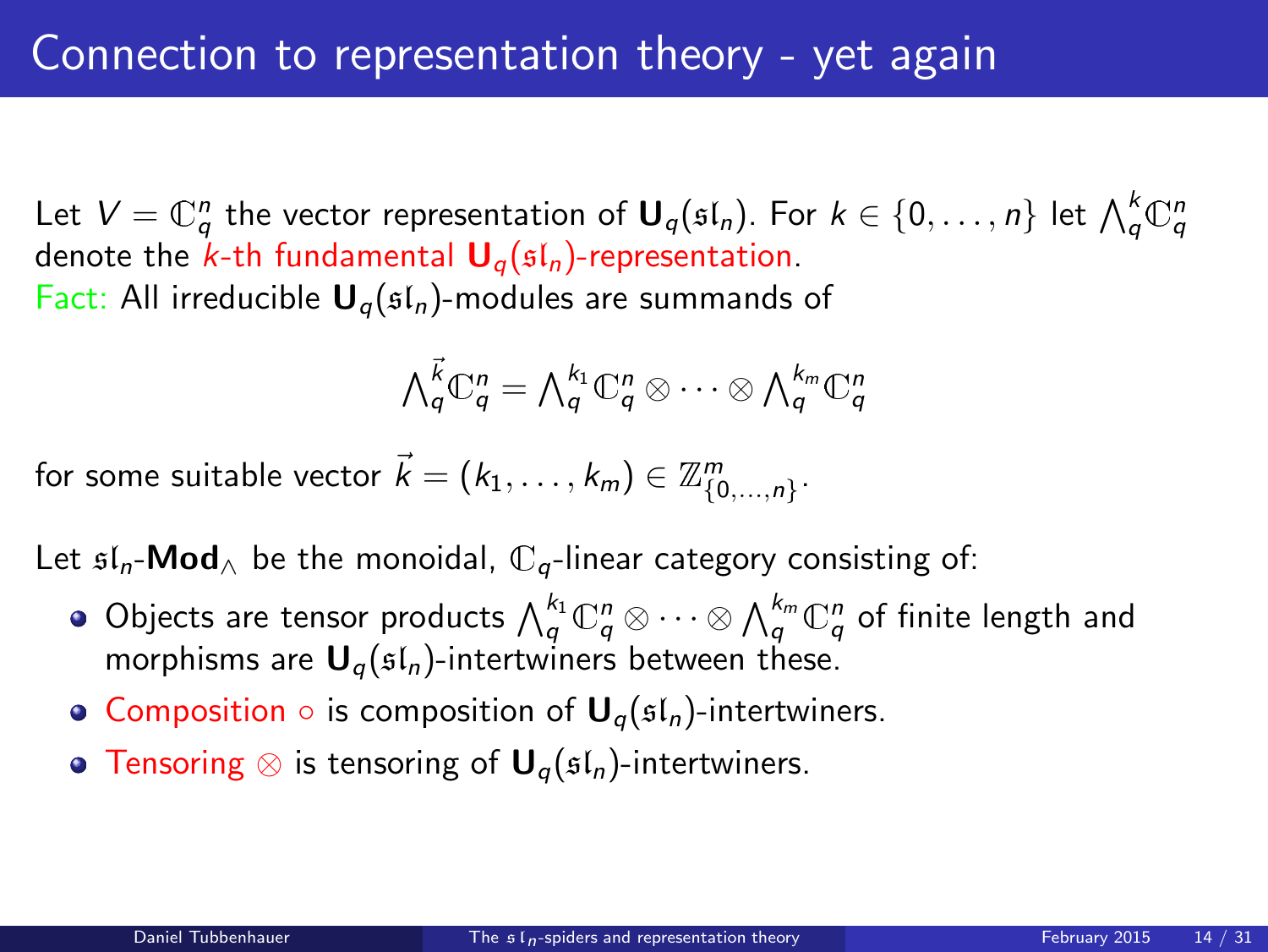### Diagrams for intertwiners - next try

Observe that there are (up to scalars) unique  $U_q(sI_n)$ -intertwiners

$$
\mathrm{m}_{k,l}^{k+l}:\textstyle\bigwedge_q^k\mathbb{C}_q^n\otimes\bigwedge_q^l\mathbb{C}_q^n\rightarrow\textstyle\bigwedge_q^{k+l}\mathbb{C}_q^n\quad\text{and}\quad\mathrm{s}_{k+l}^{k,l}:\textstyle\bigwedge_q^{k+l}\mathbb{C}_q^n\rightarrow\textstyle\bigwedge_q^k\mathbb{C}_q^n\otimes\bigwedge_q^l\mathbb{C}_q^n.
$$

Define a functor  $\Gamma^n_{\wedge}$ :  $\mathsf{Sp}(\mathfrak{sl}_n) \to \mathfrak{sl}_n\text{-}\mathsf{Mod}_{\wedge}$ :

- On objects:  $\vec{k}$  is send to  $\bigwedge_q^{k_1}\mathbb{C}^n_q \otimes \cdots \otimes \bigwedge_q^{k_m}\mathbb{C}^n_q.$
- On morphisms:



#### Theorem(Cautis-Kamnitzer-Morrison 2012)

The functor  $\Gamma_\wedge^n\colon \mathsf{Sp}(\mathfrak{sl}_n)\to \mathfrak{sl}_n\text{-}\mathsf{Mod}_\wedge$  is an equivalence of monoidal categories.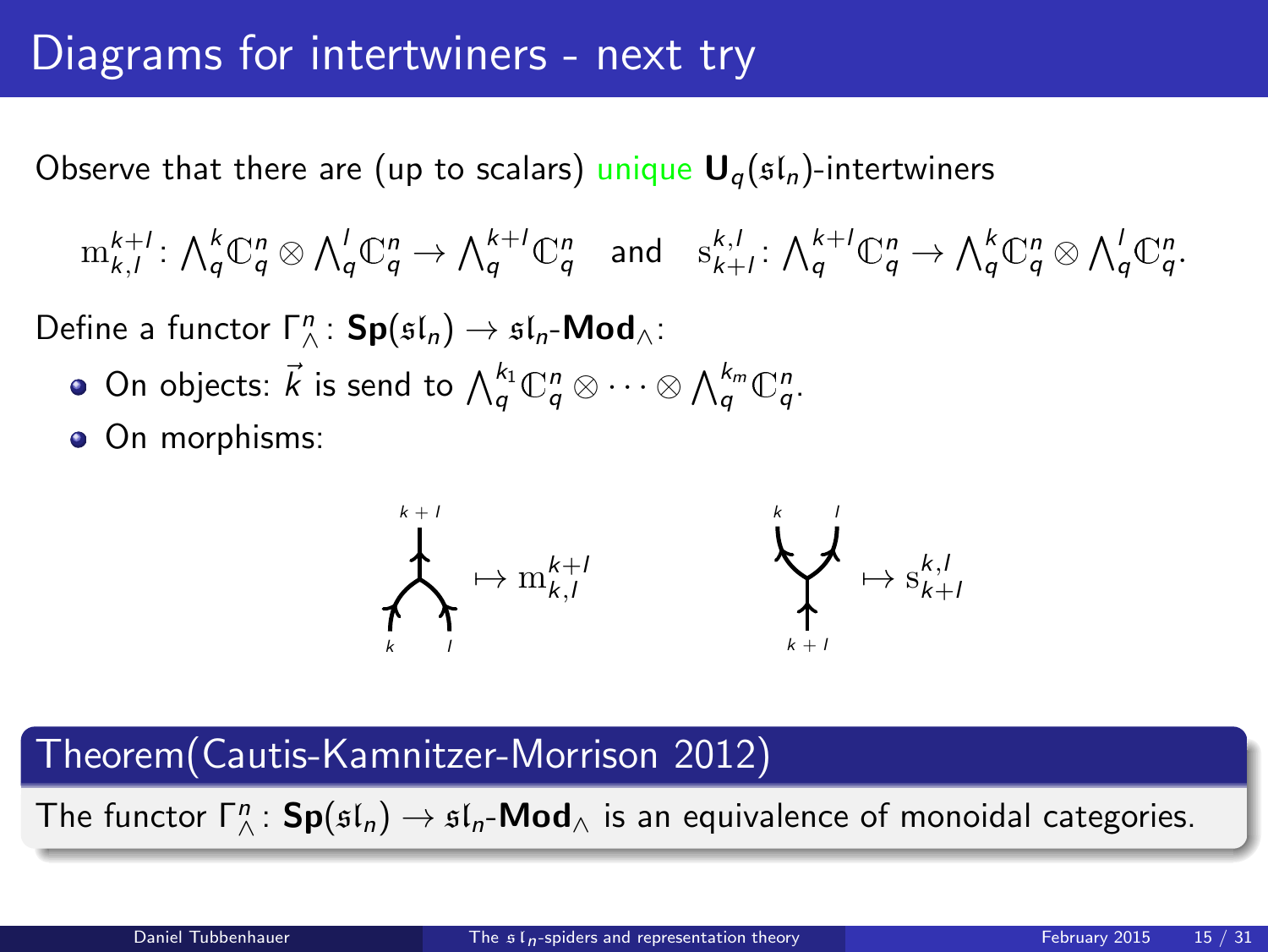### Diagrams are still easier. At least for me...



For the  $U_q(sI_n)$ -intertwiners? Good luck...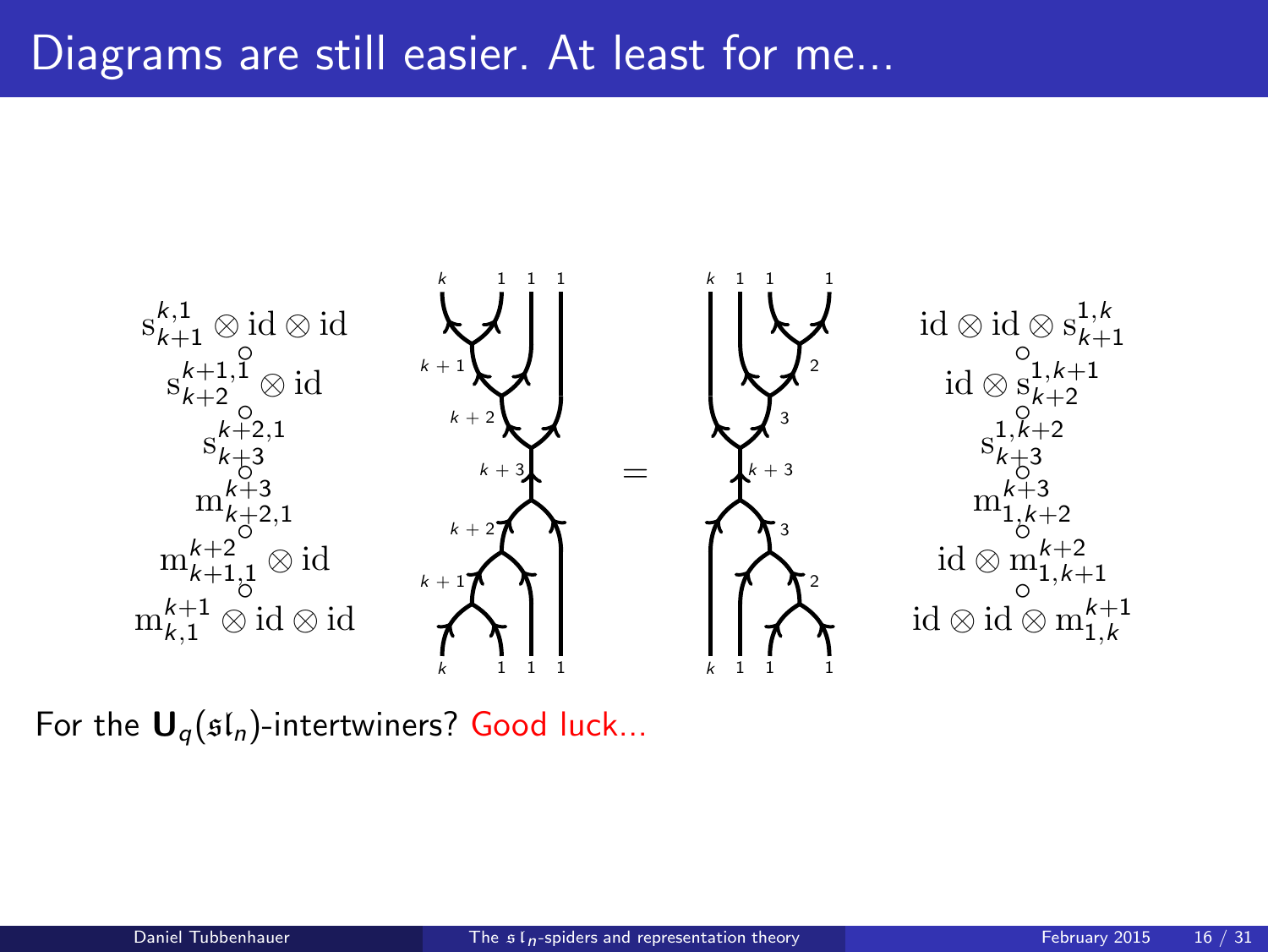In order to show that there is an equivalence of categories one has to show that one has exactly the right generators and relations.

To show that the generators are "ok" is a reasonably hard task and can be done "by hand" (if one likes to).

To show that the relations suffice is very hard: guessing them does not work for  $n > 3$  anymore.

What was missing for a long time was a conceptual reason why some relations should appear.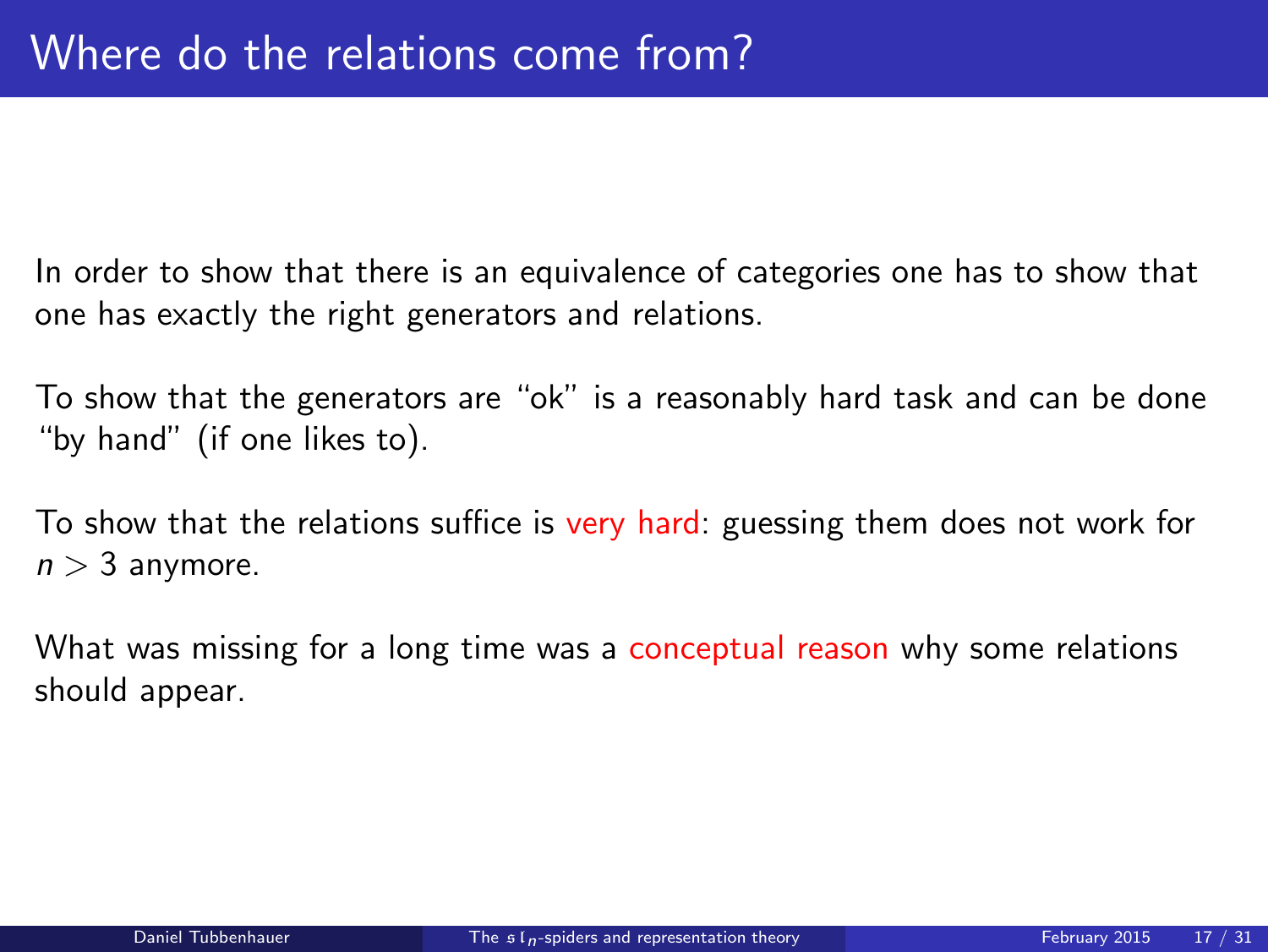# The quantum algebra  $\dot{\mathsf{U}}_q(\mathfrak{gl}_m)$

For each  $\mathfrak{gl}_m$ -weight  $\vec{k} \in \mathbb{Z}^{m-1}$  adjoin an idempotent  $1_{\vec{k}}$  (Think: projection to the  $\vec{k}$ -weight space!) to  $\mathbf{U}_q(\mathfrak{gl}_m)$ .

#### Definition(Beilinson-Lusztig-MacPherson 1990)

The idempotented quantum general linear algebra is defined by

$$
\dot{\mathbf{U}}_q(\mathfrak{gl}_m) = \bigoplus_{\vec{k},\vec{k}' \in \mathbb{Z}^{m-1}} 1_{\vec{k}'} \mathbf{U}_q(\mathfrak{gl}_m) 1_{\vec{k}}.
$$

It is generated by  $E_i, F_i$  for  $i = 1, \ldots, m - 1$  suspect to some relations. These relations are just "cleaned-up" versions of the ones from  $\mathfrak{gl}_m$ . For instance,

<span id="page-17-0"></span>
$$
E_i F_i 1_{\vec{k}} - F_i E_i 1_{\vec{k}} = [k_i - k_{i+1}] 1_{\vec{k}}
$$

really just comes from

$$
\begin{pmatrix}0&1\\0&0\end{pmatrix}\begin{pmatrix}0&0\\1&0\end{pmatrix}-\begin{pmatrix}0&0\\1&0\end{pmatrix}\begin{pmatrix}0&1\\0&0\end{pmatrix}=\begin{pmatrix}1&0\\0&-1\end{pmatrix}
$$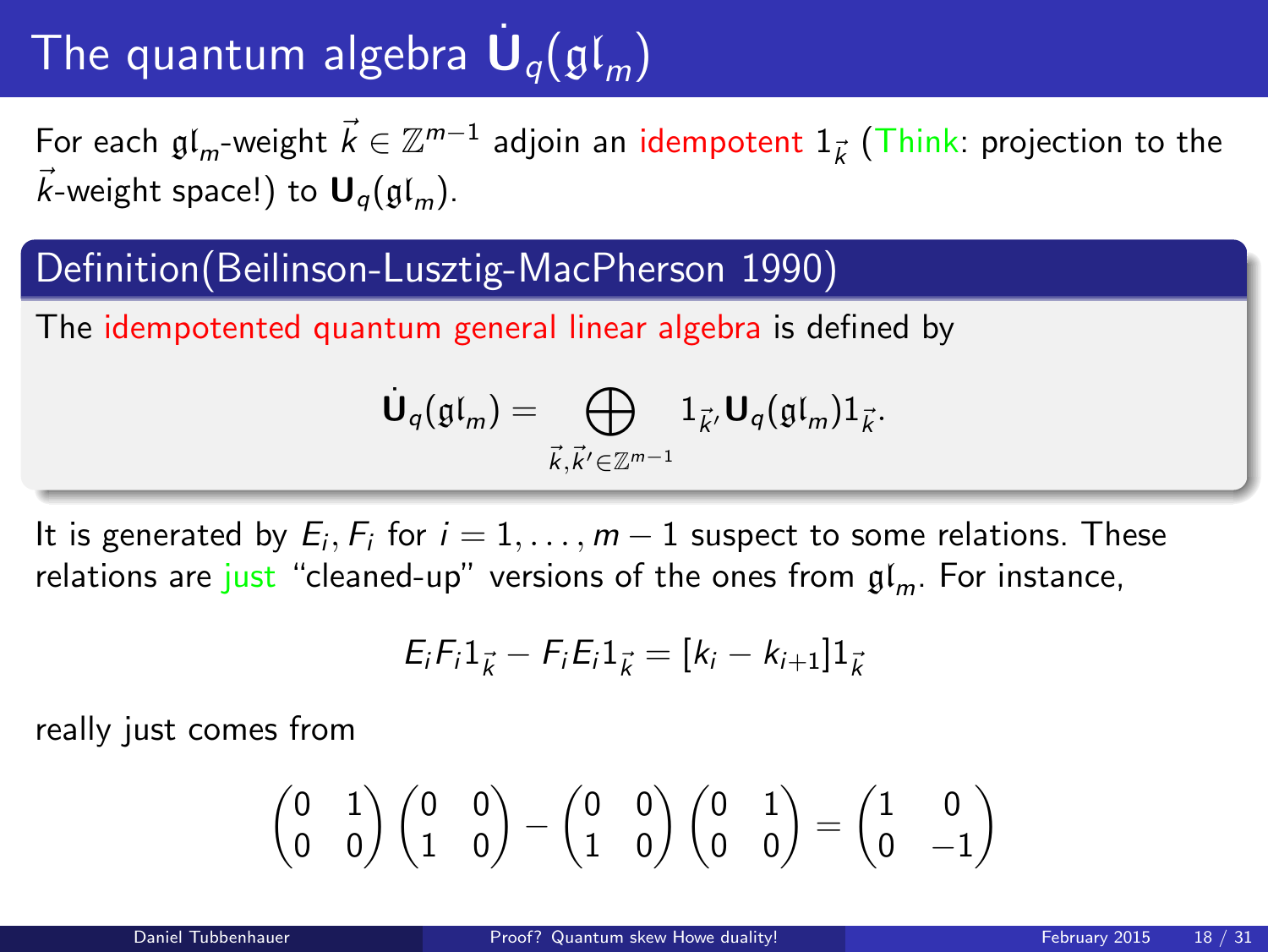# "Howe" to prove this?

Howe: The commuting actions of  $\dot{\mathsf{U}}_q(\mathfrak{gl}_m)$  and  $\dot{\mathsf{U}}_q(\mathfrak{sl}_n)$  on

$$
\begin{aligned}\n\bigwedge\n\begin{bmatrix}\n\Lambda_q^N(\mathbb{C}_q^m \otimes \mathbb{C}_q^n) \cong \bigoplus_{k_1 + \cdots + k_m = N} \left( \bigwedge\n\begin{bmatrix}\n\Lambda_q^k \mathbb{C}_q^n \otimes \cdots \otimes \bigwedge\n\begin{bmatrix}\n\Lambda_q^{k_m} \mathbb{C}_q^n\n\end{bmatrix}\n\end{bmatrix} \\
\cong \bigoplus_{l_1 + \cdots + l_n = N} \left( \bigwedge\n\begin{bmatrix}\n\Lambda_q^l \mathbb{C}_q^m \otimes \cdots \otimes \bigwedge\n\begin{bmatrix}\n\Lambda_q^l \mathbb{C}_q^m\n\end{bmatrix}\n\end{aligned}\n\right)\n\end{aligned}
$$

introduce an  $\dot{\mathsf{U}}_q(\mathfrak{gl}_m)$ -action  $f$  on the first term and an  $\dot{\mathsf{U}}_q(\mathfrak{sl}_n)$ -action on the second. Howe: Our  $\bigwedge^{\vec{k}}_q \mathbb{C}^n_q$  is the  $\vec{k}$ -weight space of this.

In particular, there is a functorial action

$$
\Phi^n_m\colon \dot{\mathbf U}_q(\mathfrak{gl}_m)\to \mathfrak{sl}_n\text{-}\mathbf{Mod}_\wedge
$$

$$
\vec{k} \mapsto \bigwedge_{q}^{\vec{k}} \mathbb{C}_{q}^{n}, \quad X \in 1_{\vec{l}} \mathbf{U}_{q}(\mathfrak{gl}_{m}) 1_{\vec{k}} \mapsto f(X) \in \mathrm{Hom}_{\mathfrak{sl}_n\text{-Mod}_{\wedge}}(\bigwedge_{q}^{\vec{k}} \mathbb{C}_{q}^{n}, \bigwedge_{q}^{\vec{l}} \mathbb{C}_{q}^{n})
$$

Howe:  $\Phi_m^n$  is full. Or in words: All relations in  $\mathfrak{sl}_n\text{-}\mathsf{Mod}_\triangle$  follow from the (natural) ones in  $\mathsf{U}_q(\mathfrak{gl}_m)$  and the ones in the kernel of  $\Phi_m^n.$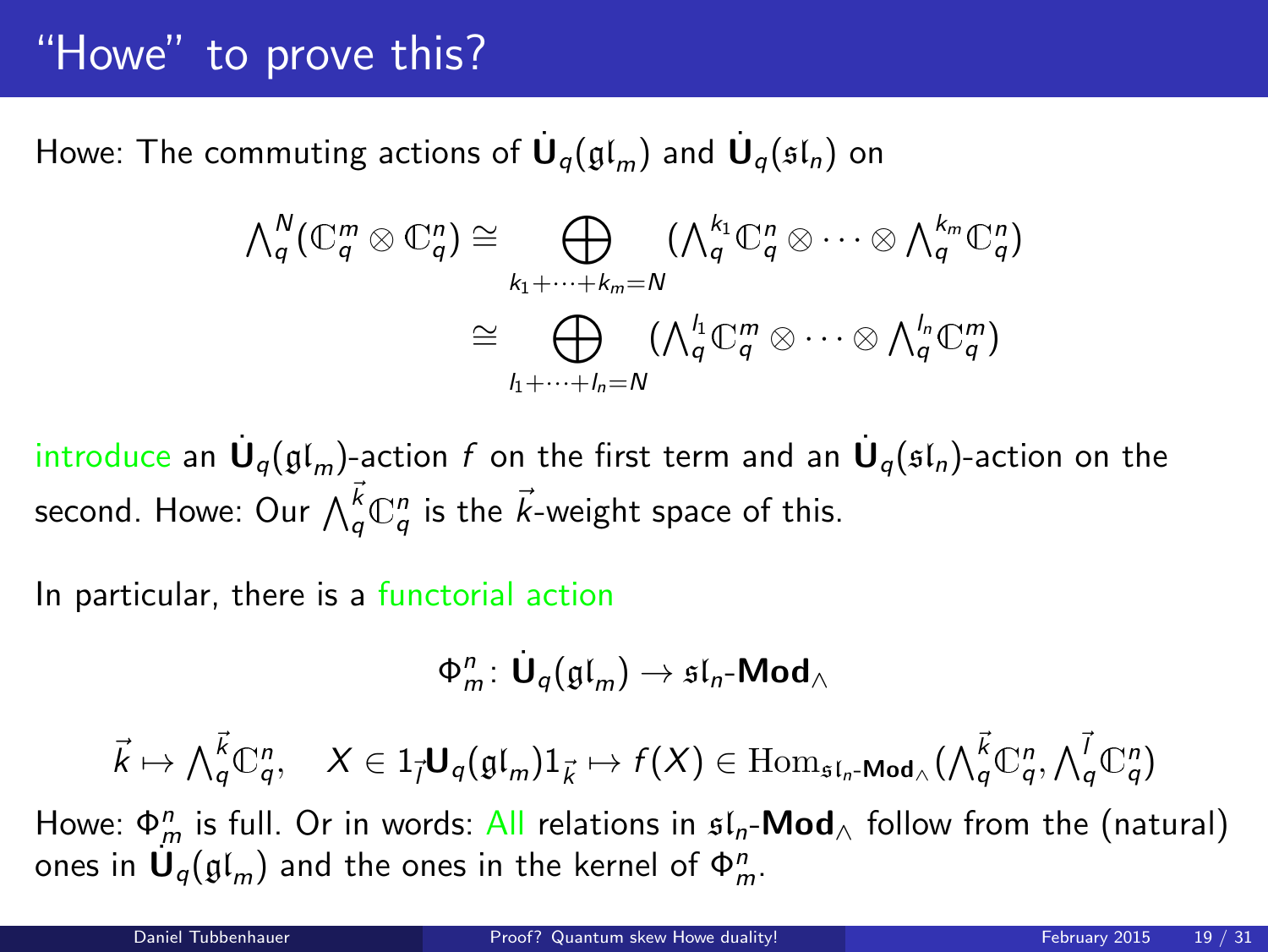# So how? "Howe"!

### Theorem(Cautis-Kamnitzer-Morrison 2012)

#### There is a commutative diagram



#### with



ker  $\Phi_m^n$  consists exactly of the  $\mathfrak{gl}_m$ -weights  $\vec{k}$  with entries outside of  $\{0,\ldots,n\}.$ 

In words: All the relations in  $\mathsf{Sp}(\mathfrak{sl}_n)$  follow from the ones in  $\dot{\mathsf{U}}_q(\mathfrak{gl}_m).$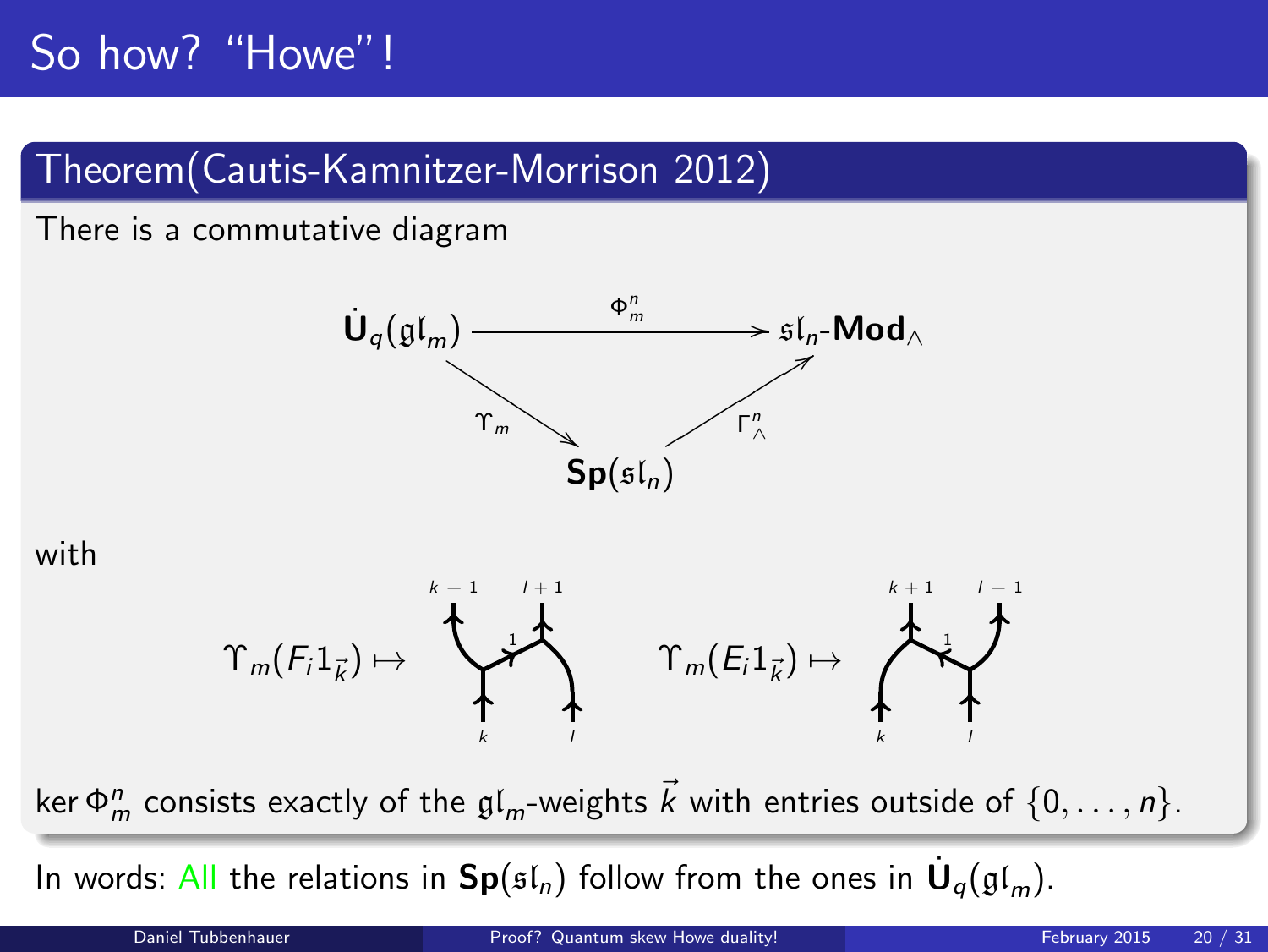The mysterious square switch



is just

$$
E F1_{(k,l)} - F E1_{(k,l)} = [k - l]1_{(k,l)}
$$

$$
\begin{pmatrix} 0 & 1 \\ 0 & 0 \end{pmatrix} \begin{pmatrix} 0 & 0 \\ 1 & 0 \end{pmatrix} - \begin{pmatrix} 0 & 0 \\ 1 & 0 \end{pmatrix} \begin{pmatrix} 0 & 1 \\ 0 & 0 \end{pmatrix} = \begin{pmatrix} 1 & 0 \\ 0 & -1 \end{pmatrix}
$$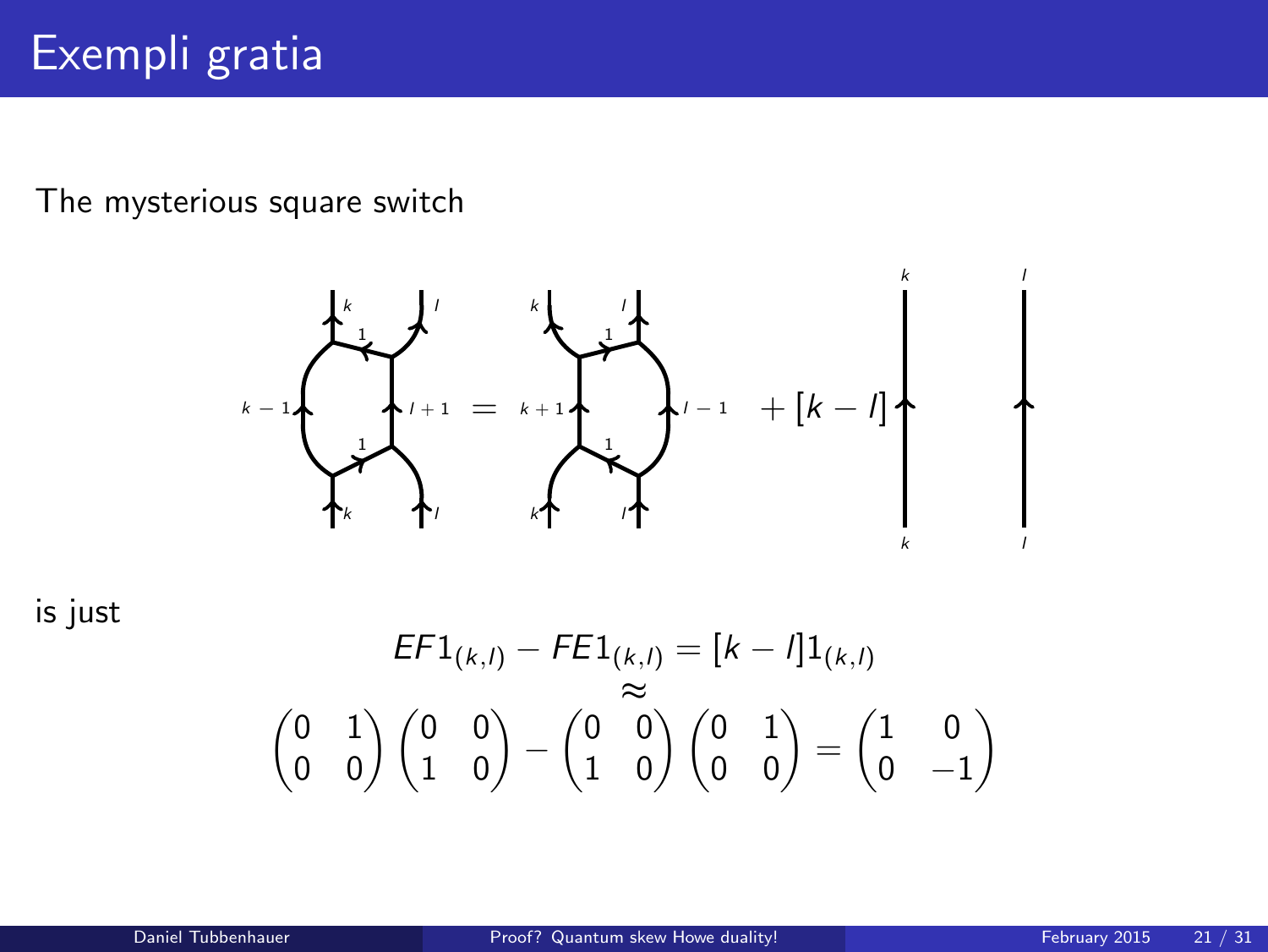Some additional remarks.

- One can do slightly better: The  $\mathfrak{sl}_n$ -webs form a  $\dot{\textbf U}_q(\mathfrak{gl}_m)$ -module of a certain highest weight. Thus, playing with  $sI_n$ -webs is doing highest weight representation theory of  $\dot{\mathbf{U}}_q(\mathfrak{gl}_m)$ .
- Cautis, Kamnitzer and Morrison show that the R-matrix braiding on  $\mathfrak{sl}_n\text{-}\mathsf{Mod}_\wedge$  and Lusztig's Weyl group braiding on  $\dot{\mathsf{U}}_q(\mathfrak{gl}_m)$  coincide.
- As a consequence, the Reshetikhin-Turaev polynomials of links obtained from  $sL_n$ -Mod<sub>∧</sub> come (for all n) from highest weight representation theory of  $\dot{\mathbf{U}}_q(\mathfrak{gl}_m)$  (for a suitable fixed m depending on the link L).
- Another consequence of this: For a fixed link L the whole family of all Reshetikhin-Turaev polynomials (for all possible  $n$  and colors) contains only a finite amount of information about L.
- Up to here: We can categorify everything in sight!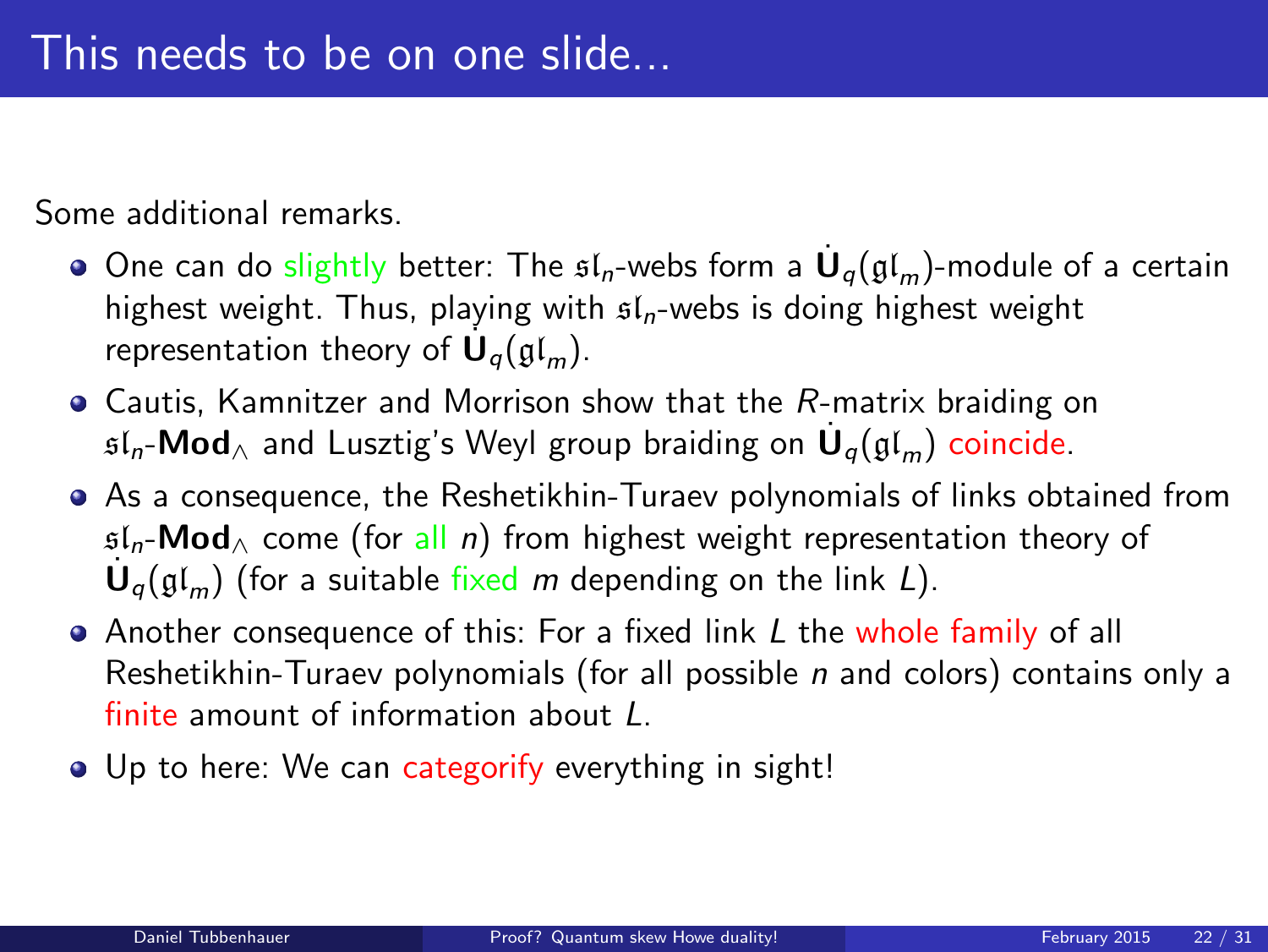### Our story is easier in some sense...

A symmetric  $s/s$ -web is a labeled trivalent graph locally made of

$$
\mathrm{cap}_k = \bigcap_{k \quad k} \qquad \mathrm{cup}_k = \bigcup_{k=1}^k \qquad \mathrm{m}_{k,l}^{k+l} = \bigwedge_{k=1}^{k+l} \qquad \mathrm{s}_{k+l}^{k,l} = \bigvee_{k+l}^{k}
$$

No mirrors and sign issues but  $k, l, k+l \in \{0, 1, \dots\}$ .

#### Example

<span id="page-22-0"></span>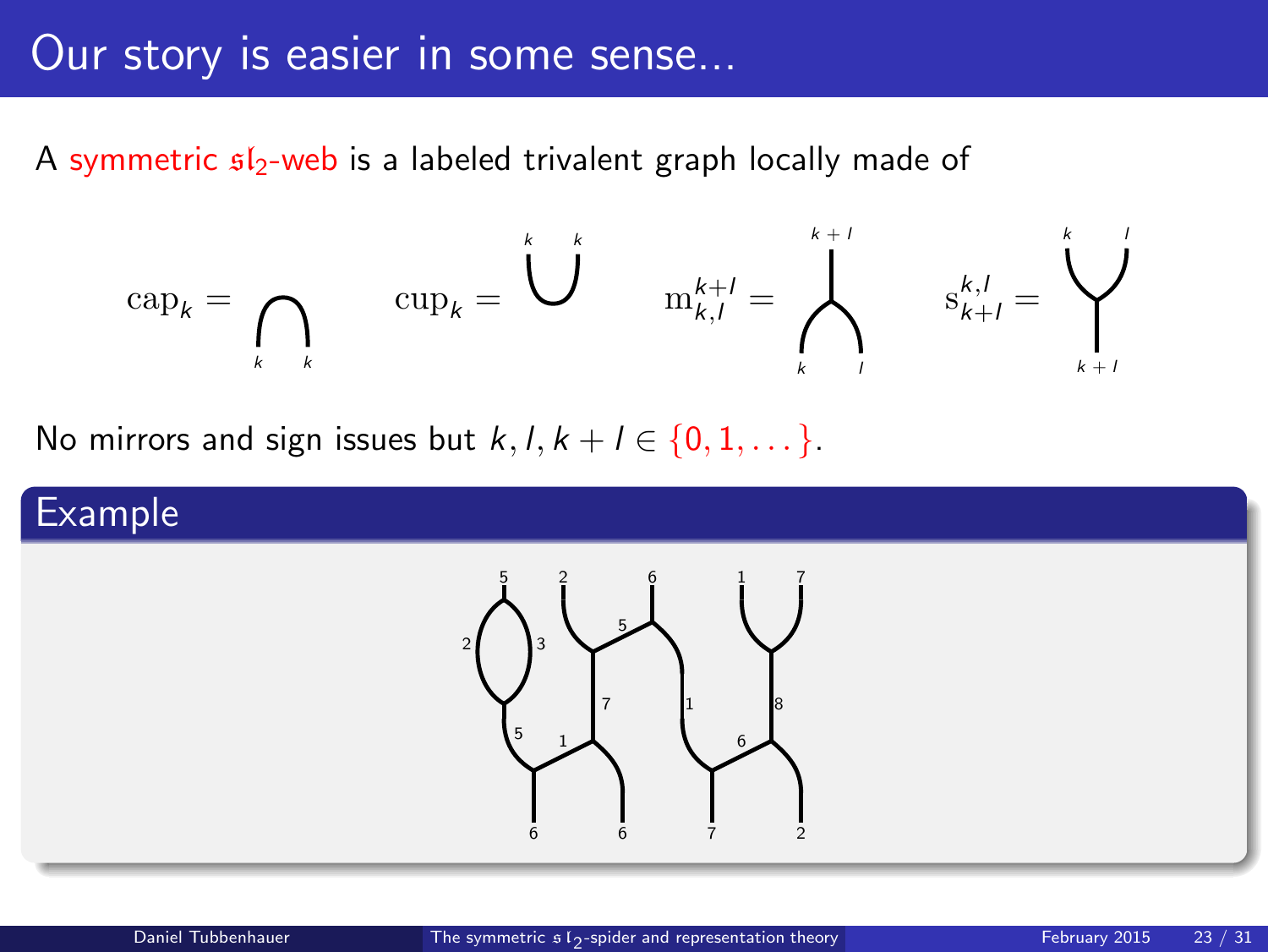# Never change a winning team: let us do the same again!

#### Definition

Given  $\vec k\in\mathbb{Z}_{\ge0}^k$  and  $\vec l\in\mathbb{Z}_{\ge0}^l.$  The symmetric  $\mathfrak{sl}_2$ -web space  $W^s_2(\vec k,\vec l)$  is the free  $\mathbb{C}_q$ -vector space generated by symmetric  $\mathfrak{sl}_2$ -webs between  $\vec{k}$  and  $\vec{l}$  modulo:

• Isotopy, associativity and "classical" relations, e.g. the scary square switches:



New, symmetric relations. For example dumbbells:

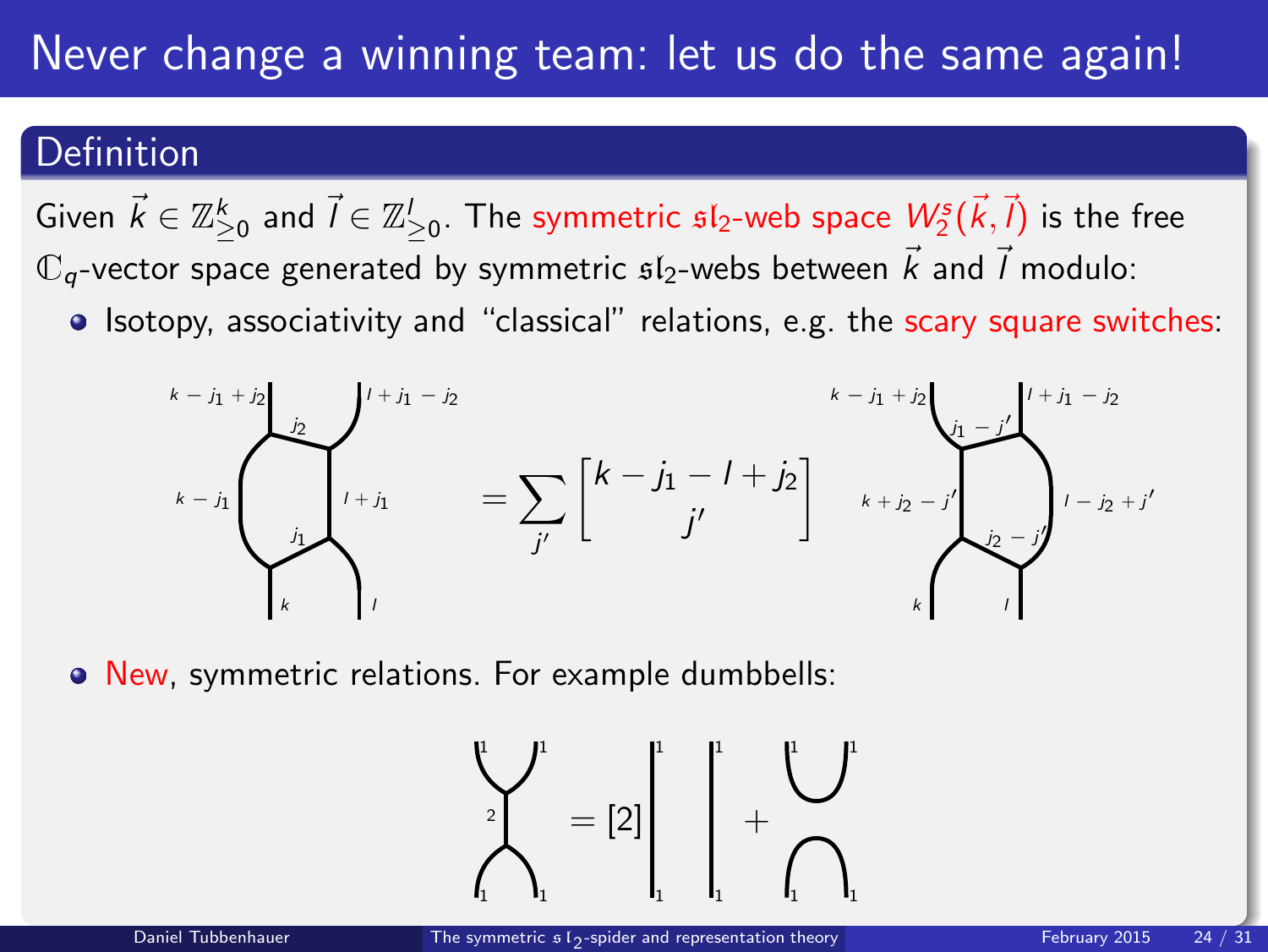# The symmetric  $s1_2$ -spider

#### **Definition**

The symmetric  $sI_2$ -spider **SymSp**( $sI_2$ ) is the monoidal  $\mathbb{C}_q$ -linear category with:

- Objects are  $\vec{k} \in \mathbb{Z}_{\{0,1...,2\}}^m$  and morphisms are  $\text{Hom}_{\textbf{Sp}(\mathfrak{sl}_n)}(\vec{k},\vec{l}) = W^s_2(\vec{k},\vec{l}).$
- Composition ○:



Tensoring ⊗:

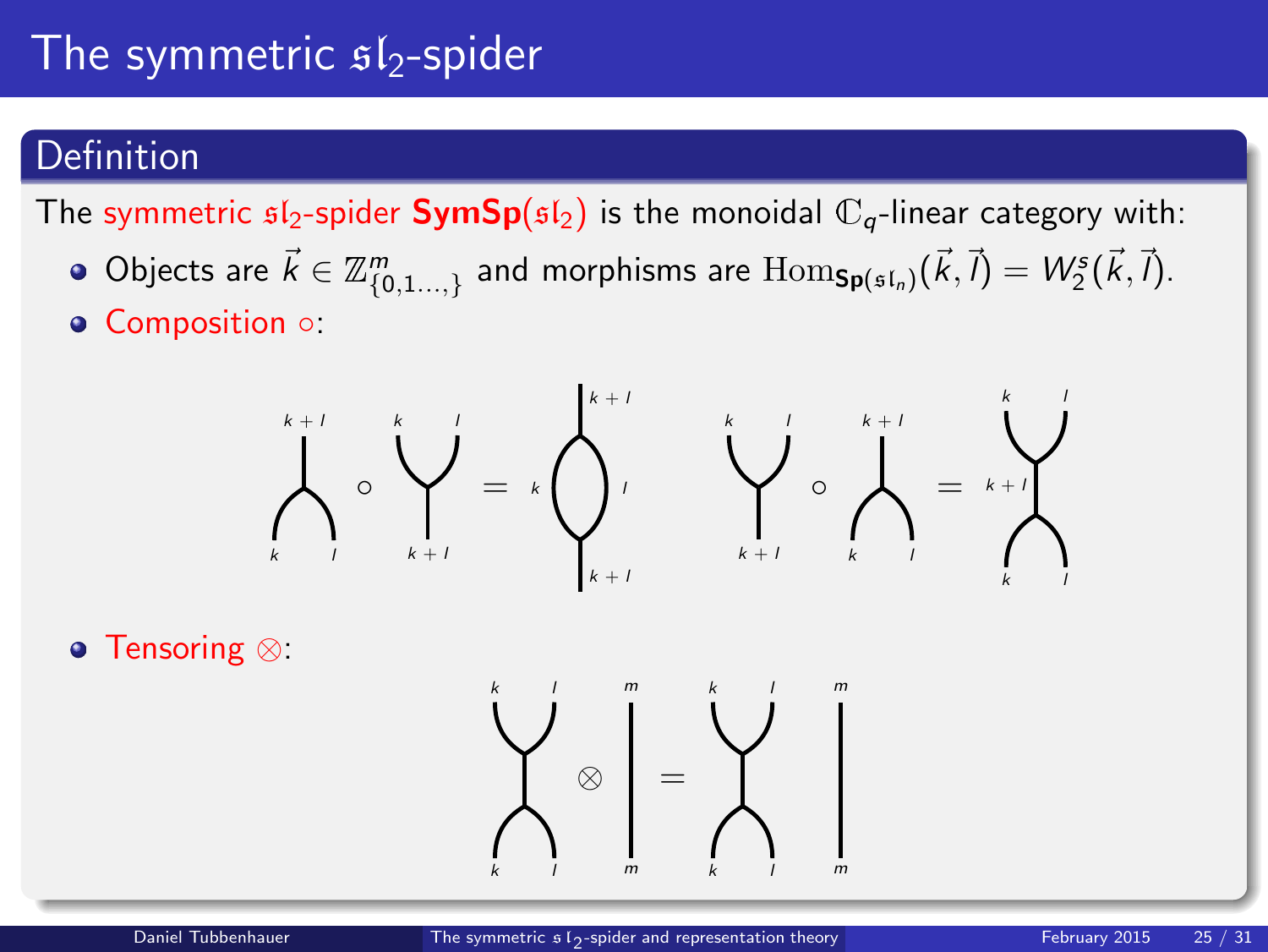Let  $V=\mathbb{C}_q^2$  the vector representation of  $\bm{\mathsf{U}}_q(\mathfrak{sl}_2).$  For  $k\in\{0,1\ldots\}$  let  $\mathrm{Sym}_q^k\mathbb{C}_q^2$ denote the  $k$ -th symmetric  $U_q(sI_2)$ -representation.

Let  $sI_2$ -fd**Mod** be the monoidal,  $\mathbb{C}_q$ -linear category consisting of:

- Objects are tensor products  ${\rm Sym}_q^{k_1} \mathbb{C}_q^2 \otimes \cdots \otimes {\rm Sym}_q^{k_m} \mathbb{C}_q^2$  of finite length and morphisms are  $U_q(sI_2)$ -intertwiners between these.
- Composition  $\circ$  is composition of  $U_q(\mathfrak{sl}_2)$ -intertwiners.
- **Tensoring ⊗ is tensoring of U<sub>a</sub>(sl<sub>2</sub>)-intertwiners.**

Note that  $\mathfrak{sl}_2\text{-}\mathsf{Mod}_\wedge \subset \mathfrak{sl}_2$ -fdMod.

Fact: all irreducible  $U_q(\mathfrak{sl}_2)$ -modules are of the form  $\mathrm{Sym}^k_q \mathbb{C}^2_q$  for some k. Thus,  $s/2$ -*fd* Mod contains all finite dimensional representations, aka: no splitting of tensor products is necessary.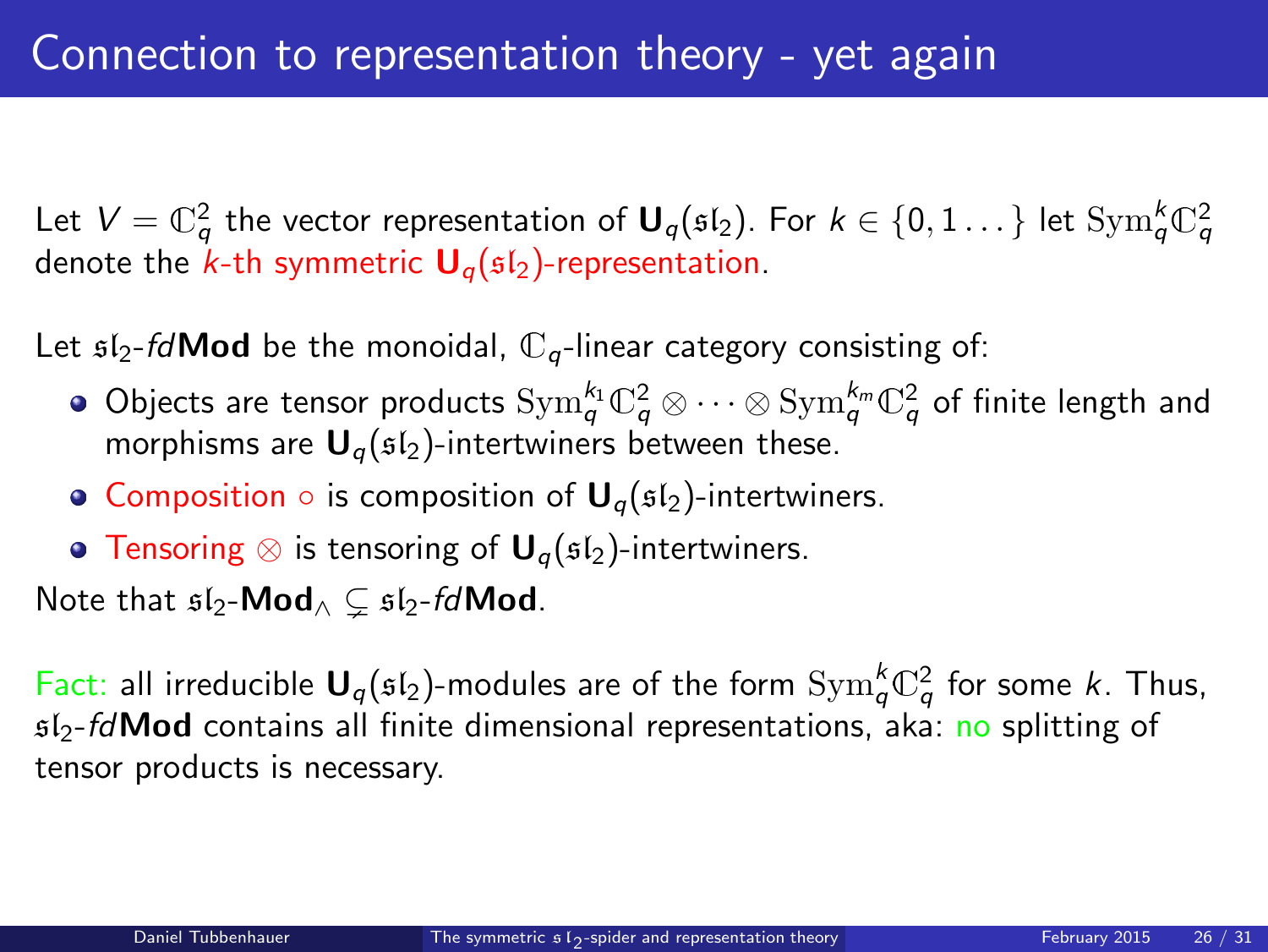# Diagrams for intertwiners - I am not bored yet

Observe that there are (up to scalar) unique  $U_{q}(sI_{2})$ -intertwiners

 $\text{cap}_k : \text{Sym}_q^k \mathbb{C}_q^2 \otimes \text{Sym}_q^l \mathbb{C}_q^2 \to \mathbb{C}_q \quad \text{m}_{k,l}^{k+l} : \text{Sym}_q^k \mathbb{C}_q^2 \otimes \text{Sym}_q^l \mathbb{C}_q^2 \to \text{Sym}_q^{k+l} \mathbb{C}_q^2$ 

 $\text{cup}_k: \mathbb{C}_q \to \text{Sym}_q^k \mathbb{C}_q^2 \otimes \text{Sym}_q^l \mathbb{C}_q^2 \quad s_{k+l}^{k,l}: \text{Sym}_q^{k+l} \mathbb{C}_q^2 \to \text{Sym}_q^k \mathbb{C}_q^2 \otimes \text{Sym}_q^l \mathbb{C}_q^2$ 

Define a functor  $\Gamma_{\text{sym}}$ : SymSp( $\mathfrak{sl}_2$ )  $\rightarrow$   $\mathfrak{sl}_2$ -fd**Mod**:

- On objects:  $\vec{k}$  is send to  $\text{Sym}^{k_1}_{q} \mathbb{C}^2_{q} \otimes \cdots \otimes \text{Sym}^{k_m}_{q} \mathbb{C}^2_{q}$ .
- On morphisms:

$$
\bigcap_k \mapsto \text{cap}_k \quad \bigcup^{k} \mapsto \text{cup}_k \quad \bigwedge^{k+l}_{k} \mapsto \text{m}_{k,l}^{k+l} \quad \bigvee^{k} \rightarrow \text{s}_{k+l}^{k,l}
$$

#### Theorem

Our  $\Gamma_{sym}$ : SymSp( $\mathfrak{sl}_2$ )  $\rightarrow$   $\mathfrak{sl}_2$ -fd**Mod** is an equivalence of monoidal categories.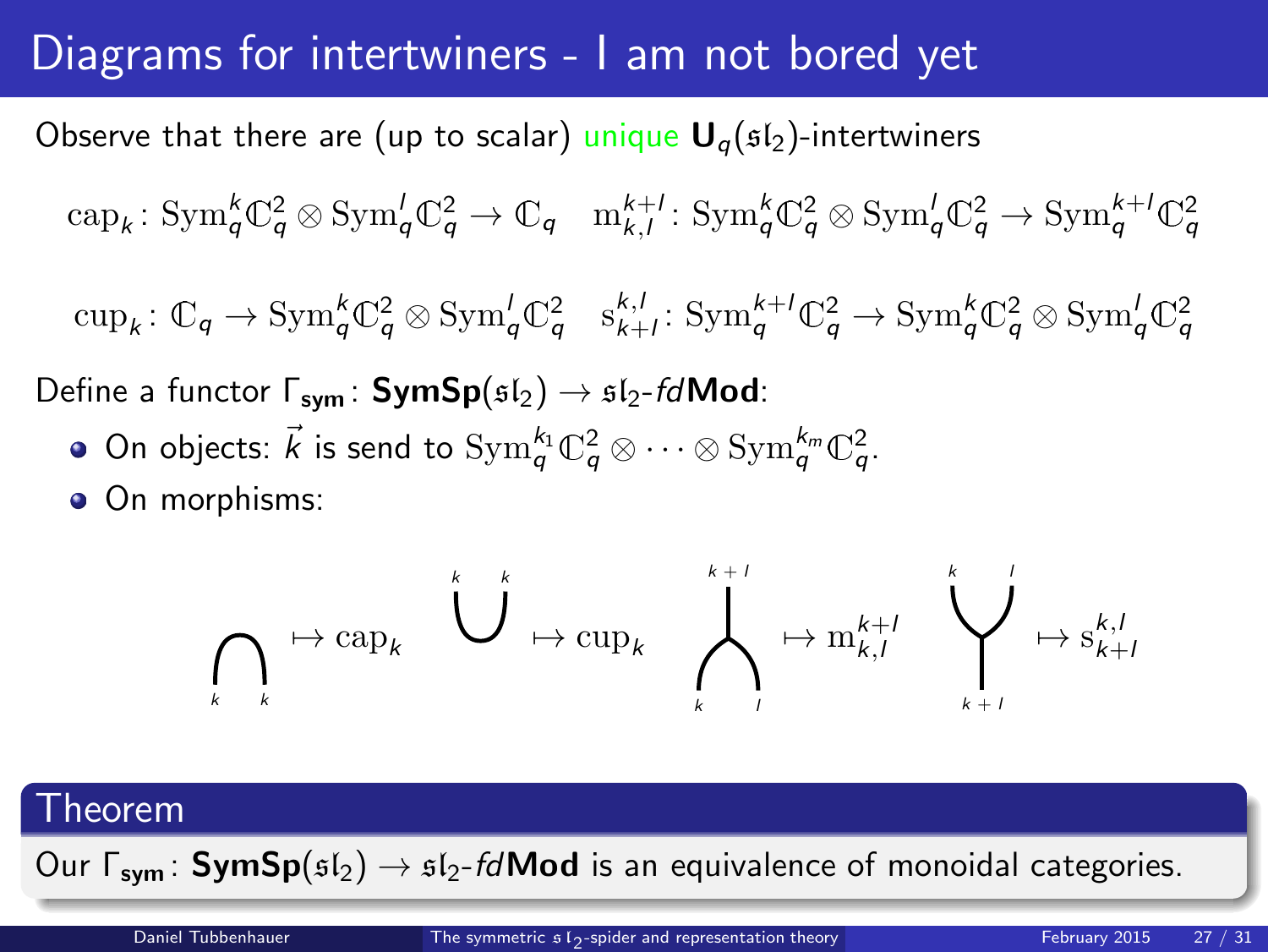# "Howe" to prove this? You know "Howe", right?

Howe: the commuting actions of  $\dot{\mathbf U}_q(\mathfrak{gl}_m)$  and  $\dot{\mathbf U}_q(\mathfrak{sl}_n)$  on

$$
\operatorname{Sym}_{q}^{N}(\mathbb{C}_{q}^{m}\otimes\mathbb{C}_{q}^{n})\cong\bigoplus_{k_{1}+\cdots+k_{m}=N}(\operatorname{Sym}_{q}^{k_{1}}\mathbb{C}_{q}^{n}\otimes\cdots\otimes\operatorname{Sym}_{q}^{k_{m}}\mathbb{C}_{q}^{n})
$$

$$
\cong\bigoplus_{l_{1}+\cdots+l_{m}=N}(\operatorname{Sym}_{q}^{l_{1}}\mathbb{C}_{q}^{m}\otimes\cdots\otimes\operatorname{Sym}_{q}^{l_{n}}\mathbb{C}_{q}^{m})
$$

introduce an  $\dot{\mathsf{U}}_q(\mathfrak{gl}_m)$ -action  $f$  on the first term and an  $\dot{\mathsf{U}}_q(\mathfrak{sl}_n)$ -action on the second. Howe: our  $\mathrm{Sym}^{\vec{k}}_q\mathbb{C}^n_q$  is the  $\vec{k}$ -weight space of this.

In particular, there is a functorial action

<span id="page-27-0"></span>
$$
\Phi_m^{\infty}\colon \dot{\mathbf U}_q(\mathfrak{gl}_m)\to \mathfrak{sl}_2\text{-}\textit{fdMod}
$$

 $\vec{k} \mapsto \mathrm{Sym}^{\vec{k}}_{q} \mathbb{C}^2_{q}, \quad X \in 1_{\vec{l}} \mathbf{U}_{q}(\mathfrak{gl}_m) 1_{\vec{k}} \mapsto f(X) \in \mathrm{Hom}_{\mathfrak{sl}_2\text{-}\vec{t} \mathsf{d} \mathsf{Mod}}(\mathrm{Sym}^{\vec{k}}_{q} \mathbb{C}^2_{q}, \mathrm{Sym}^{\vec{l}}_{q} \mathbb{C}^2_{q})$ 

Howe:  $\Phi_m^{\infty}$  is full. Or in words: all relations in  $\mathfrak{sl}_2$ -fd $\mathsf{Mod}$  follow from the (natural) ones in  $\mathbf{U}_q(\mathfrak{gl}_m)$  and the ones in the kernel of  $\Phi_m^{\infty}$ .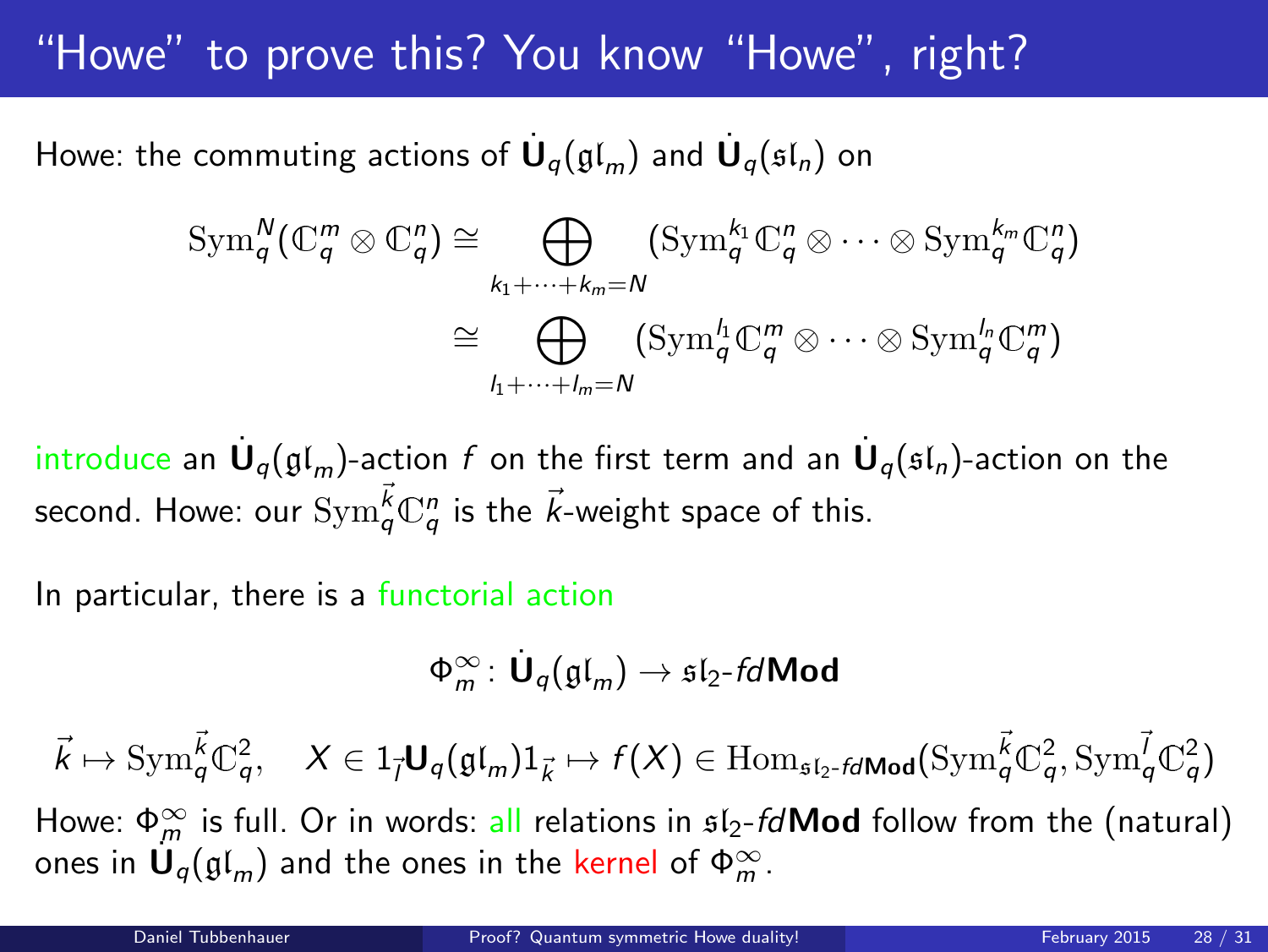## Let us copy-paste!

#### Theorem

#### There is a commutative diagram



with



ker  $\Phi_m^{\infty}$  consists of "throwing certain tableaux away".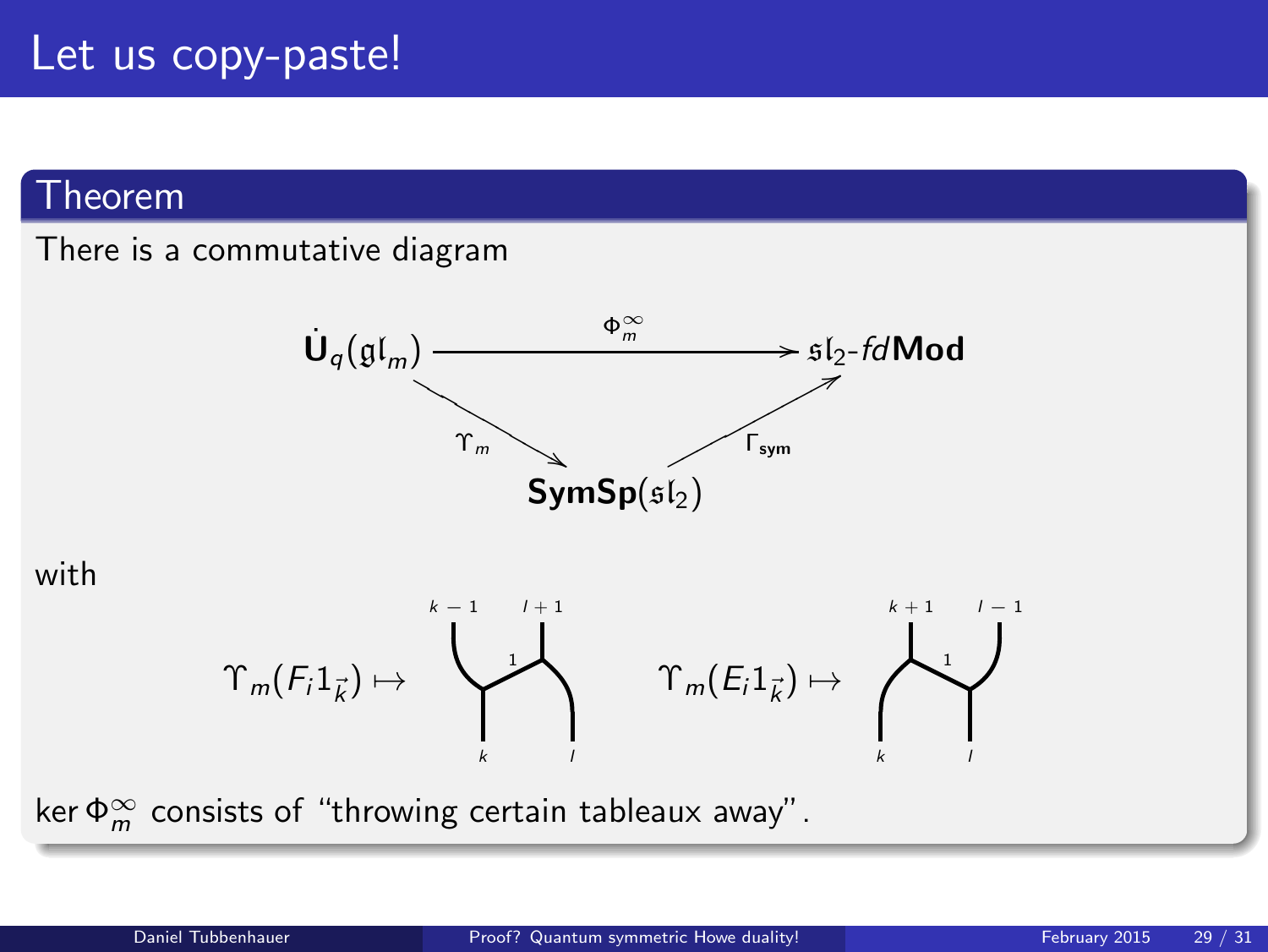Some additional remarks.

- $\bullet$  The R-matrix braiding on  $\mathfrak{sl}_2$ -fd**Mod** and Lusztig's Weyl group braiding on  $\dot{\mathsf{U}}_q(\mathfrak{gl}_m)$  coincide again.
- As a consequence, on can obtain colored Jones polynomial without Jones-Wenzl projectors or infinite twists by a "MOY-like calculus".
- As a another consequence, the Reshetikhin-Turaev polynomials obtained from  $sI_n$ -**Mod**<sub> $\land$ </sub> and the colored Jones polynomials are (almost) "dual" to each other. The only difference are the  $\mathrm{End}_{\mathbb{C}_q}(V_m(\lambda))$  one has to kill.
- This give a hint: Categorify the colored Jones polynomial as Khovanov-Rozansky  $f_n$ -homologies: Without infinite twists or categorified Jones-Wenzl projectors.
- $\bullet$  As a possible upshot: Duality between Khovanov-Rozansky  $\mathfrak{sl}_n$ -homologies and colored Jones homologies (as predicted via HOMFLY-PT homology).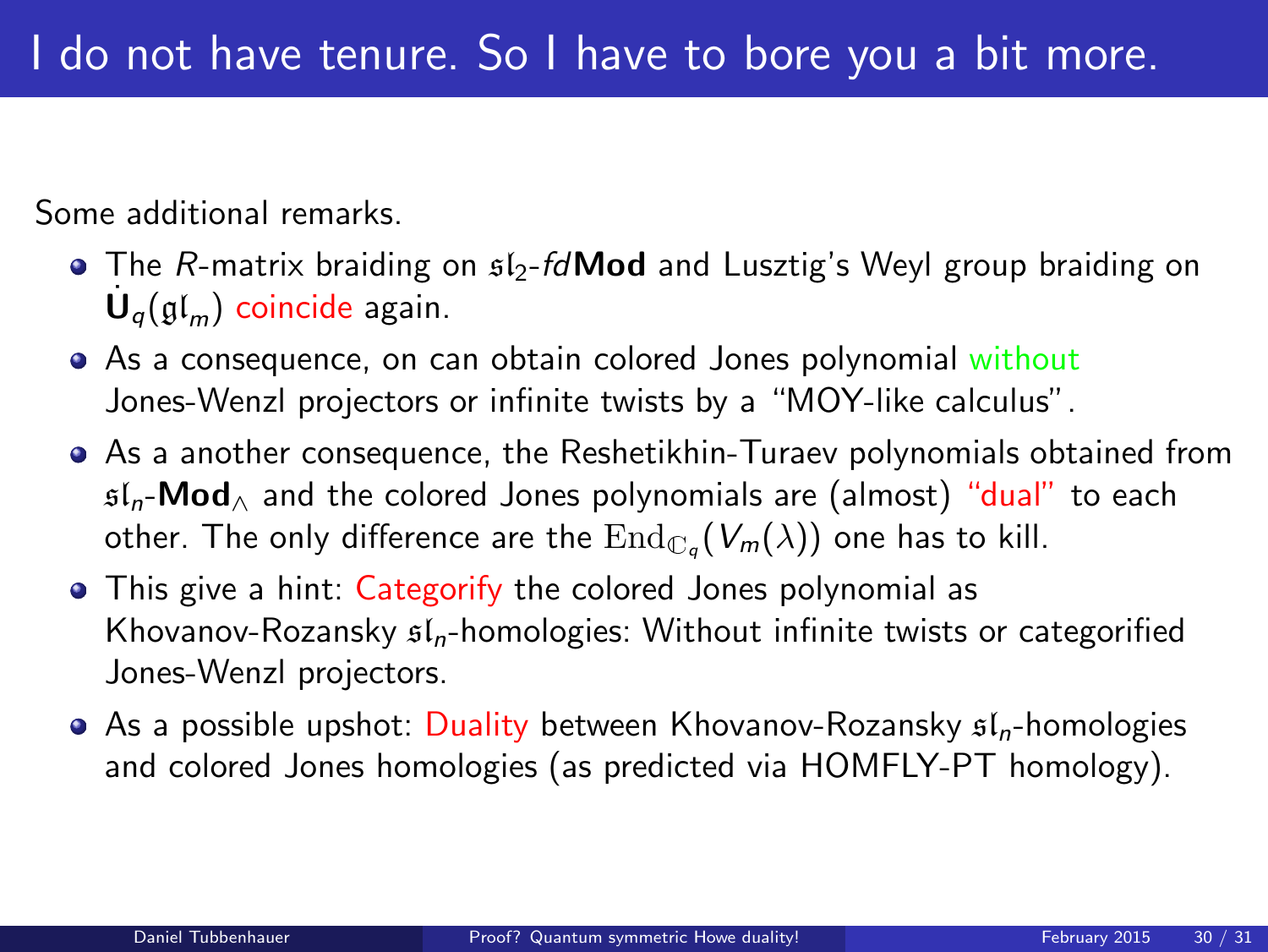There is still much to do...